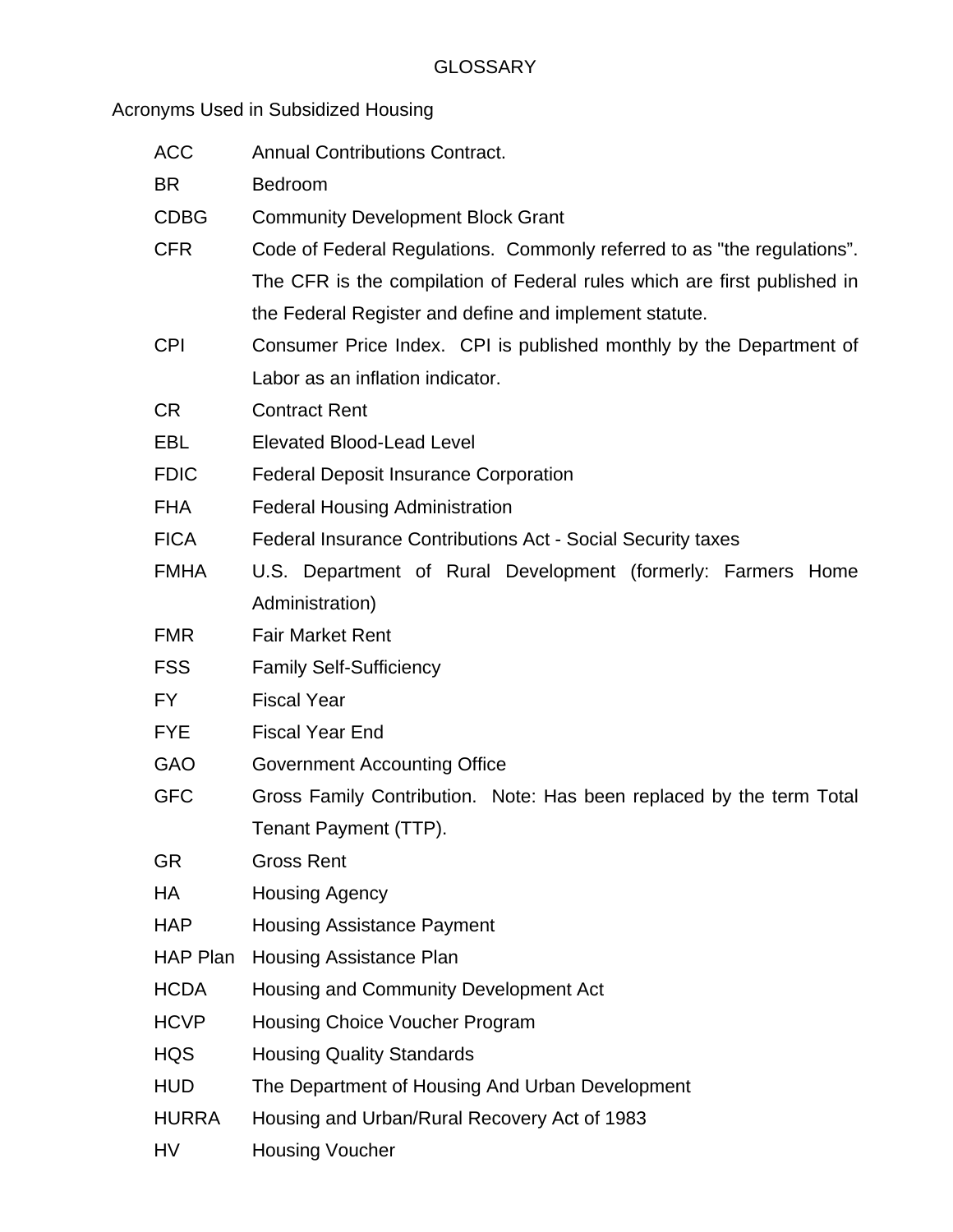| IG           | <b>Inspector General</b>                                               |
|--------------|------------------------------------------------------------------------|
| <b>IGR</b>   | Independent Group Residence                                            |
| <b>IPA</b>   | Independent Public Accountant                                          |
| <b>IRA</b>   | <b>Individual Retirement Accountant</b>                                |
| <b>MSA</b>   | Metropolitan Statistical Area established by the U.S. Census Bureau    |
| <b>PHA</b>   | <b>Public Housing Authority</b>                                        |
| PMSA.        | A Primary Metropolitan Statistical Area established by the U.S. Census |
|              | <b>Bureau</b>                                                          |
| <b>PS</b>    | <b>Payment Standard</b>                                                |
| <b>QHWRA</b> | Quality Housing and Work Responsibility Act                            |
| QC           | <b>Quality Control</b>                                                 |
| <b>RTA</b>   | <b>Request for Tenancy Approval</b>                                    |
| <b>RFP</b>   | <b>Request for Proposal</b>                                            |
| <b>RRP</b>   | <b>Rental Rehabilitation Program</b>                                   |
| <b>SEMAP</b> | Housing Choice Voucher Management Assessment Program                   |
| <b>SRO</b>   | <b>Single Room Occupancy</b>                                           |
| <b>SSMA</b>  | Standard Statistical Metropolitan Area. Has been replaced by MSA,      |
|              | Metropolitan Statistical Area                                          |
| <b>TR</b>    | <b>Tenant Rent</b>                                                     |
| <b>TTP</b>   | <b>Total Tenant Payment</b>                                            |
| <b>UA</b>    | <b>Utility Allowance</b>                                               |
| <b>UARP</b>  | Utility Allowance Reimbursement Payment                                |
| <b>URP</b>   | <b>Utility Reimbursement Payment</b>                                   |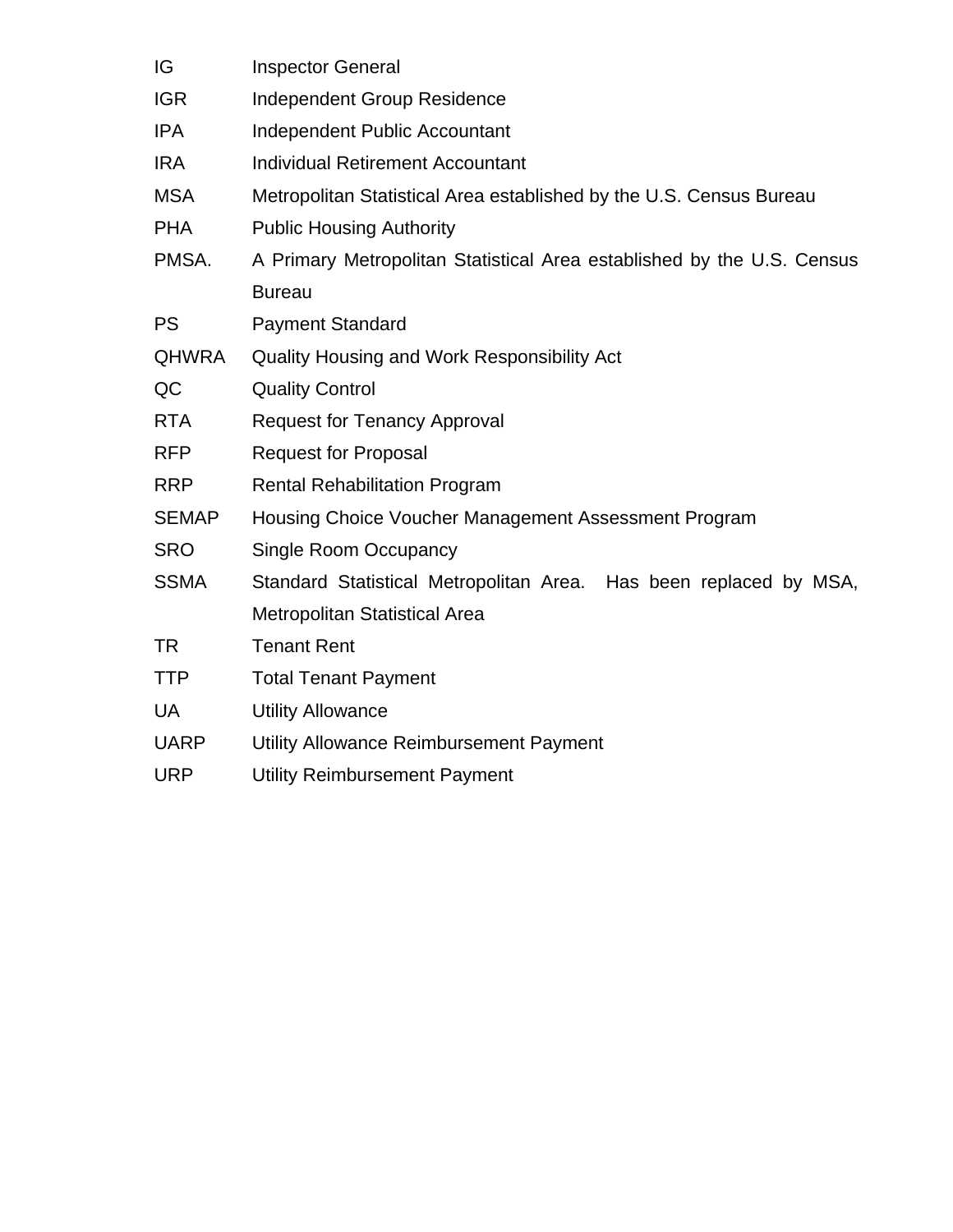### **DEFINITIONS Housing Choice Voucher Program**

### Absorption

In portability, the point at which the receiving PHA stops billing the initial PHA for assistance on behalf of a portability family. The receiving PHA uses funds available under the receiving PHA consolidated ACC.

### **Accessible**

- 1. When used with respect to the design, construction, or alteration of a facility or a portion of a facility other than an individual dwelling unit, means that the facility or portion of the facility when designed, constructed or altered, can be approached, entered, and used by individuals with physical disabilities. The phrase "accessible to and usable by" is synonymous with accessible.
- 2. When used with respect to the design, construction, or alteration of an individual dwelling unit, means that the unit is located on an accessible route, and when designed, constructed, altered or adapted, can be approached, entered, and used by individuals with physical disabilities.

A unit that is on an accessible route and is adaptable and otherwise in compliance with the standards set forth in 24 CFR, Part 8, Housing Choice Voucher.32, is "accessible" within the meaning of this paragraph 2.

When a unit in an existing facility which is being made accessible as a result of alterations is intended for use by a specific qualified individual with disabilities (e.g., a current occupant of such unit or of another unit under the control of the same recipient, or an applicant on a waiting list), the unit will be deemed accessible if it meets the requirements of applicable standards that address the particular disability or impairment of such person.

### Accessible Route

A continuous unobstructed path connecting accessible elements and spaces in a building or facility that complies with the space and reach requirements of applicable standards prescribed by 24 CFR, Part 8, Housing Choice Voucher.32.

An accessible route that serves only accessible units occupied by persons with hearing or vision impairments need not comply with those requirements intended to effect accessibility for persons with mobility impairments.

### Adaptability

The ability of certain elements of a dwelling unit, such as kitchen counters, sinks, and grab bars, to be added to, raised, lowered, or otherwise altered, to accommodate the needs of persons with or without disabilities, or to accommodate the needs of persons with different types or degrees of disability.

For example, in a unit adaptable for a hearing-impaired person, the wiring for visible emergency alarms may be installed, but the alarms need not be installed until such time as the unit is made ready for occupancy by a hearing-impaired person.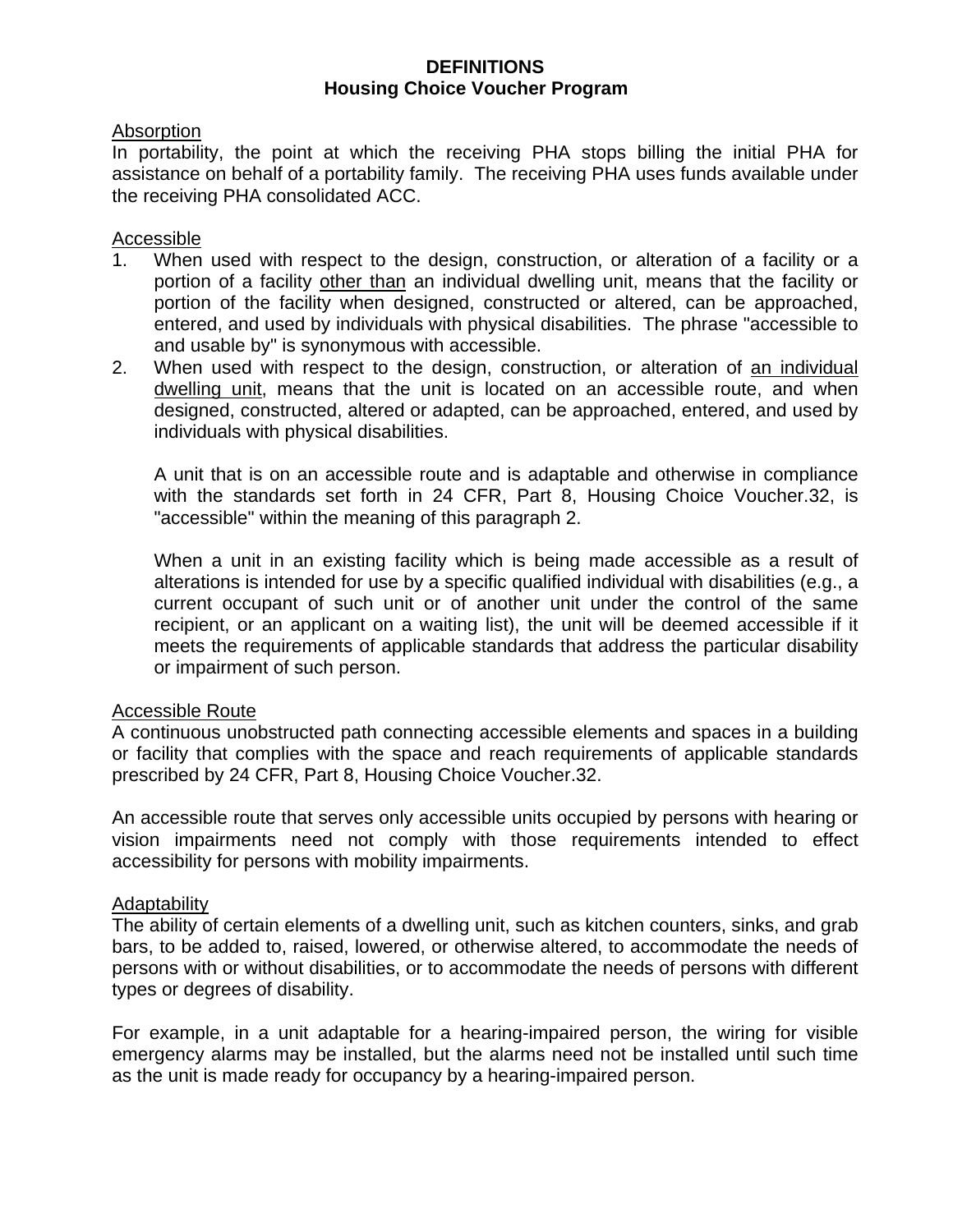Adjusted Income means Annual Income less the following allowances, determined in accordance with HUD instructions:

- 1. \$480 for each Dependent;
- 2. \$400 for any Elderly Family;
- 3. For any family that is not an Elderly Family or disabled family, but has a member other than the head of household or spouse, Disabled Assistance Expenses in excess of three percent (3%) of Annual Income, but this allowance may not exceed the employment income received by Family members who are 18 years of age or older, as a result of the assistance to the Disabled Person;
- 4. For any Elderly or Disabled Family;
	- a. That has no disability assistance expenses, an allowance for Medical Expenses, equal to the amount by which the Medical Expenses exceed three percent (3%) of Annual Income;
	- b. That has Disability Assistance Expenses greater than or equal to three percent (3%) of Annual Income, an allowance for Disability Assistance expenses computed in accordance with paragraph 3, above, plus an allowance for medical expenses, that is equal to the Family's Medical Expenses;
	- c. That has Disability Assistance Expenses that are less than three percent (3%) of Annual Income, an allowance for combined Disability Assistance Expenses and Medical Expenses, that is equal to the amount by which the sum of these expenses exceeds three percent (3%) of Annual Income, and

## Admission

The effective date of the first HAP contract for a family (first day of initial lease term) in a resident-based program. This is the point when the family becomes a participant in the program.

## Annual Contributions Contract (ACC)

A contract under the Housing Act of 1937, as amended, between HUD and the PHA, containing the terms and conditions under which the Department assists the PHA in providing decent, safe, and sanitary housing for low-income families.

The ACC must be in a form prescribed by HUD, under which HUD agrees to provide assistance in the development, modernization, and/or operation of a low-income housing development under the Act, and the PHA agrees to develop, modernize, and operate the development in compliance with all provisions of the ACC and the Act, and all HUD regulations and implementing requirements and procedures.

A written agreement between HUD and a PHA to provide annual contributions to the PHA to cover housing assistance payments and other expenses pursuant to the Act.

## Annual Income

- 1. Annual Income means all amounts, monetary or not, which:
	- a. Go to, or on behalf of, the family head or spouse (even if temporarily absent) or to any other family member; or
	- b. Are anticipated to be received from a source outside the family during the 12 month period following admission or annual reexamination effective date; and
	- c. Which are not specifically excluded in this section.
	- d. Annual income also means amounts derived (during the 12-month period) from assets to which any member of the family has access.
- 2. Annual Income includes, but is not limited to: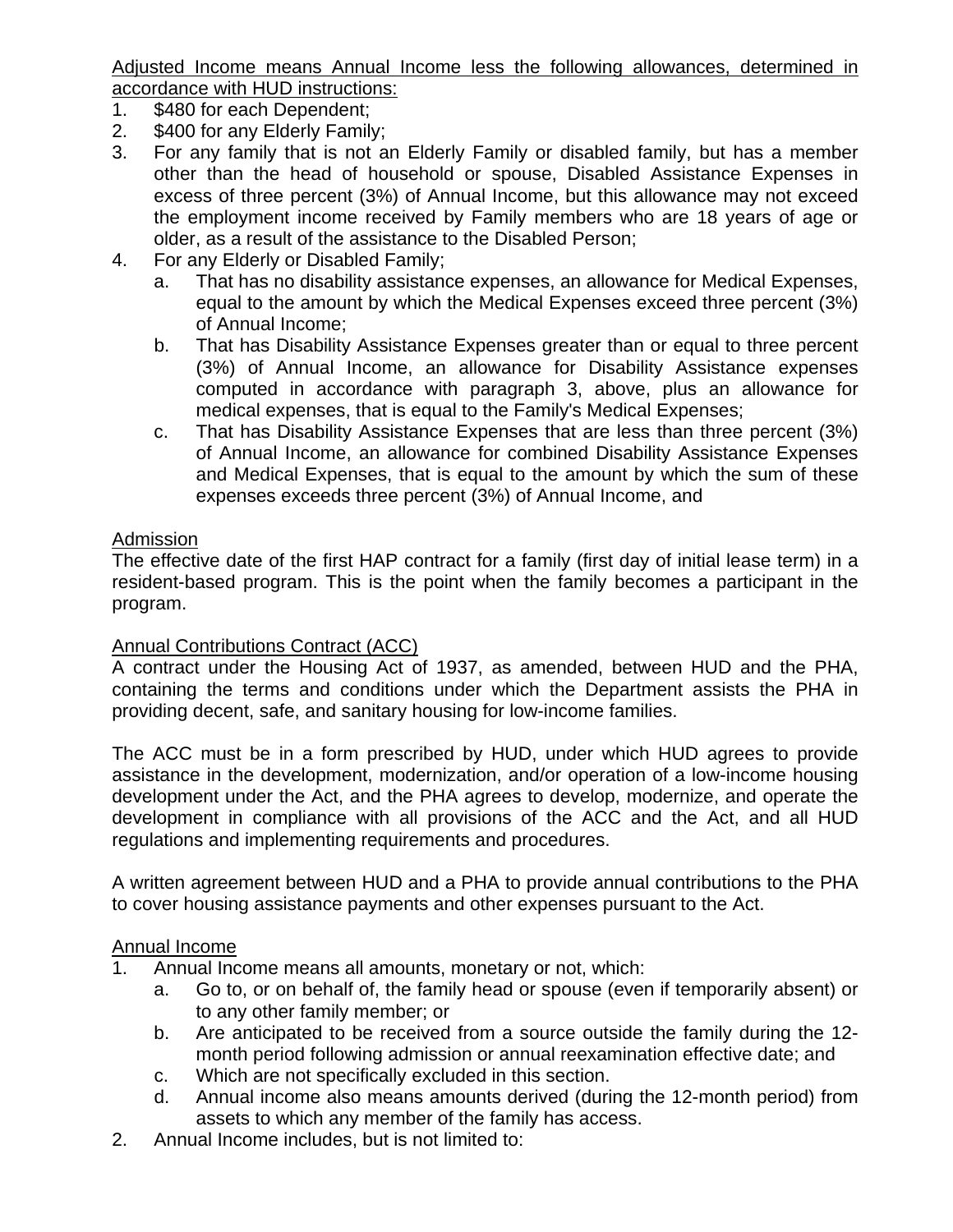- a. The full amount, before any payroll deductions, of wages and salaries, overtime pay, commissions, fees, tips and bonuses, and other compensation for personal services;
- b. The net income from the operation of a business or profession. Expenditures for business expansion or amortization of capital indebtedness shall not be used as deductions in determining net income. An allowance for depreciation of assets used in a business or profession may be deducted, based on straightline depreciation, as provided in Internal Revenue Service regulations. Any withdrawal of cash or assets from the operation of a business or profession will be included in income, except to the extent the withdrawal is reimbursement of cash or assets invested in the operation by the family;
- c. Interest, dividends, and other net income of any kind from real or personal property. Expenditures for amortization of capital indebtedness and an allowance for depreciation of capital assets shall not be used as deductions in determining the net income. An allowance for depreciation is permitted only as authorized in the paragraph immediately above this paragraph. Any withdrawal of cash or assets from an investment will be included in income, except to the extent the withdrawal is reimbursement of cash or assets invested by the Family. Where the Family has Net Family Assets in excess of \$5,000, Annual Income shall include the greater of the actual income derived from all Net Family Assets, or a percentage of the value of such Assets, based on the current passbook savings rate, as determined by HUD;
- d. The full amount of periodic payments received from social security, annuities, insurance policies, retirement funds, pensions, disability or death benefits, and other similar types of periodic receipts, including a lump-sum amount or prospective monthly amounts for the delayed start of a periodic amount (except as provided under Annual Income exclusions);
- e. Payments in lieu of earnings, such as unemployment and disability compensation, worker's compensation and severance pay (but see the paragraph on lump sum additions to family assets, below).
- f. Welfare Assistance. If the Welfare Assistance payment includes an amount specifically designated for shelter and utilities, and such amount is subject to adjustment by the Welfare Assistance agency in accordance with the actual cost of shelter and utilities, the amount of Welfare Assistance income to be included, as income shall consist of:
	- (1) The amount of the allowance or grant exclusive of the amount specifically designated for shelter or utilities, plus
	- (2) The maximum amount that the Welfare Assistance Agency could in fact allow the family for shelter and utilities. If the family's Welfare Assistance is ratably reduced from the standard of need by applying a percentage, the amount calculated under this paragraph shall be the amount resulting from one application of the percentage.
- g. Periodic and determinable allowances, such as alimony and child support payments, and regular contributions or gifts received from persons not residing in the dwelling.
- h. All regular pay, special pay and allowances of a member of the Armed Forces (but see paragraph below, on special pay to an Armed Forces person exposed to hostile fire).
- 3. Annual Income does not include the following (**Exclusions**):
	- a. Income from the employment of children (including foster children) under the age of 18 years;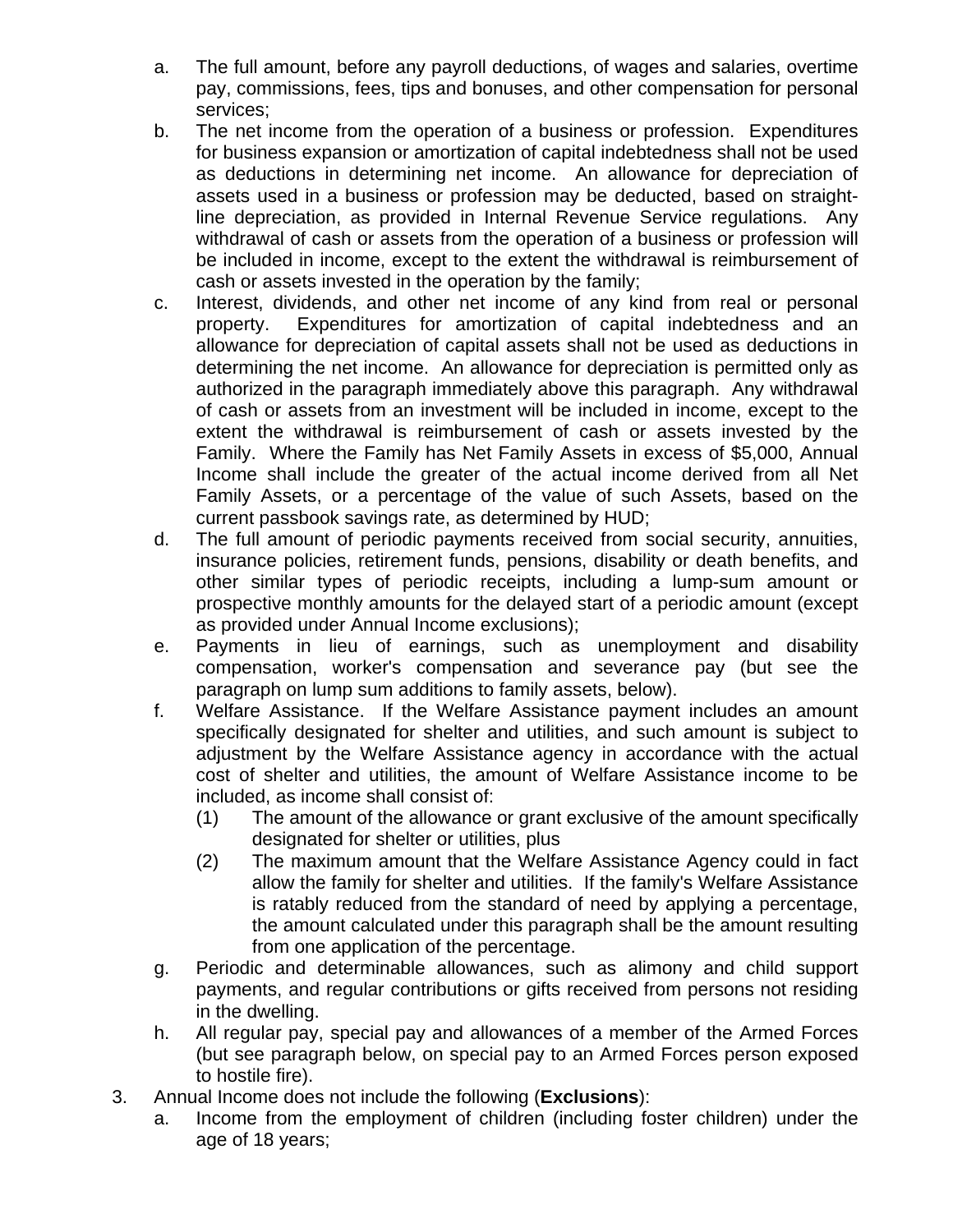- b. Payment received for the care of foster children or foster adults (usually individuals with disabilities, unrelated to the resident family, who are unable to live alone);
- c. Lump-sum additions to family assets, such as inheritances, insurance payments (including payments under health and accident insurance and Workers' Compensation), capital gains and settlement for personal or property losses (but see the paragraph on payments in lieu of earnings, above).
- d. Amounts received by the family that is specifically for, or in reimbursement of, the cost of medical expenses for any family member;
- e. Income of a Live-In Aide, as defined in the regulations, who is a person who resides with an Elderly, Disabled Person or Persons and who:
	- $(1)$  Is determined to be essential to the care and well-being of the Person(s);
	- (2) Is not obligated for the support of the Person(s); and
	- (3) Would not be living in the unit except to provide the necessary supportive services.
- f. The full amount of student financial assistance paid directly to the student or to the educational institution;
- g. The special pay to a Family member serving in the Armed Forces who is exposed to hostile fire;
- h. Amounts received under training programs funded by HUD;
- i. Amounts received by a person with a disability, that are disregarded for a limited time, for purposes of Supplemental Security Income eligibility and benefits, because they are set aside for use under a Plan to Attain Self-Sufficiency (PASS); or
- j. Amounts received by a participant in other publicly assisted programs which is specifically for, or in reimbursement of, out-of-pocket expenses incurred (special equipment, clothing, transportation, child care, etc.), and which are made solely to allow participation in a specific program;
- k. *A resident service stipend.* A resident service stipend is a modest amount (not to exceed \$200 per month) received by a public housing resident for performing a service for the PHA, on a part-time basis, that enhances the quality of life in public housing. Such services may include, but are not limited to, fire patrol, hall monitoring, lawn maintenance, and resident initiatives coordination. No Resident may receive more than one such stipend during the same period of time;
- l. Incremental earnings and benefits resulting to any family member from participation in qualifying State or local employment training programs (including training programs not affiliated with a local government) and training of a family member as resident management staff. Amounts excluded by this provision must be received under employment training programs with clearly defined goals and objectives, and are excluded only for the period during which the family member participates in the employment-training program;
- m. Temporary, nonrecurring or sporadic income (including gifts);
- n. Reparation payments paid by a foreign government pursuant to claims filed under the laws of that government by persons who were persecuted during the Nazi era;
- o. Earnings in excess of \$480 for each full-time student 18 years old or older (excluding the head of household and spouse);
- p. Adoption assistance payments in excess of \$480 per adopted child;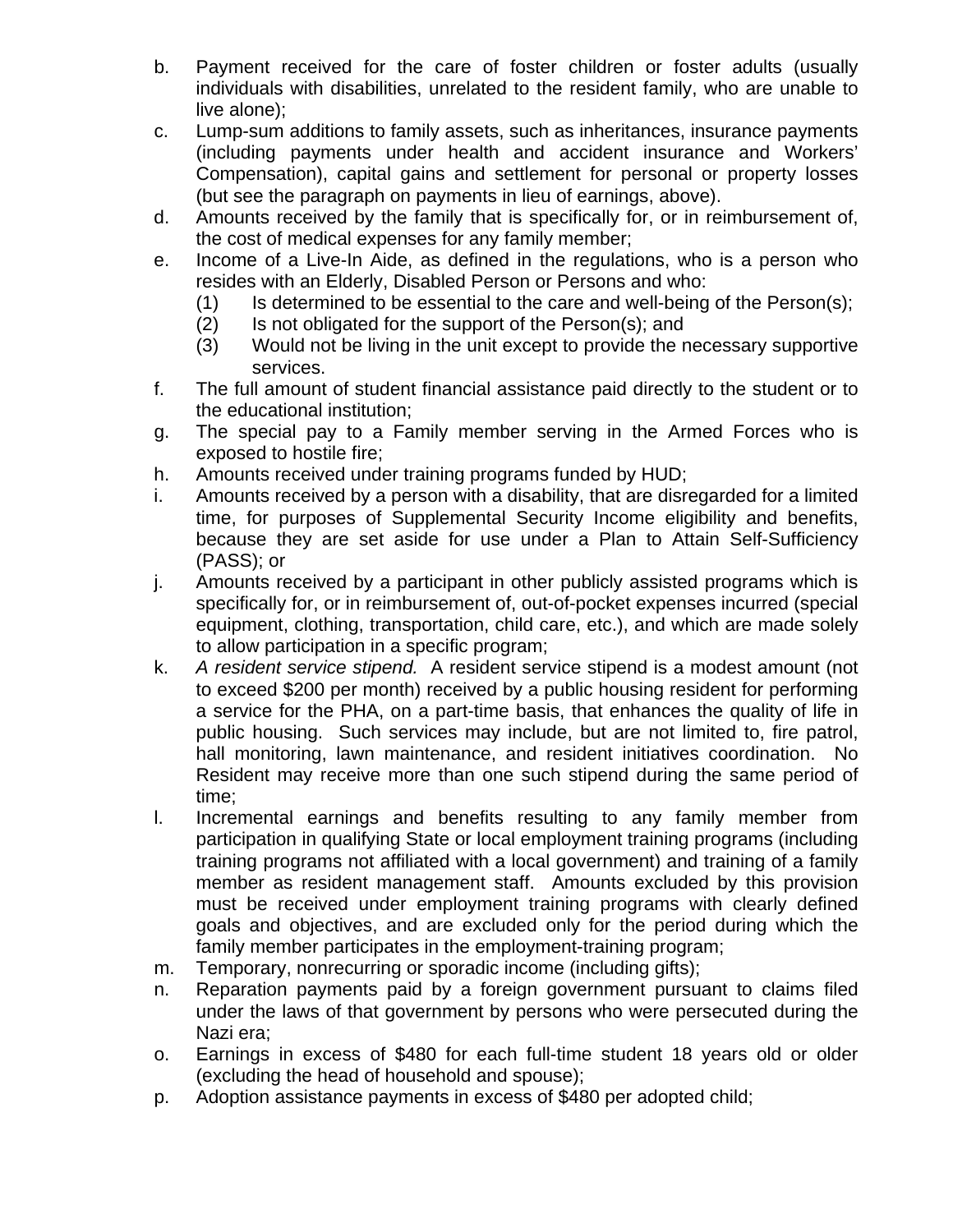- q. Deferred periodic payments of supplemental security income and social security benefits that are received in a lump sum payment, or in prospective monthly amounts;
- r. Amounts received by the family in the form of refunds or rebates under State or local law for property taxes paid on the dwelling unit;
- s. Amounts paid by a State agency to a family with a member who has a developmental disability and is living at home to offset the cost of services and equipment needed to keep the developmentally disabled family member at home;
- t. Amounts specifically excluded by any other Federal statue from consideration as income for purposes of determining eligibility or benefits under a category of assistance programs that includes assistance under the United States Housing Act of 1937, including the following:
	- (1) The value of the allotment provided to an eligible household for coupons under the Food Stamp Act of 1977. [7 United States Code (USC) ' 2017 (b)];
	- (2) Payment to volunteers under the Domestic Volunteer Service Act of 1973. [42 USC ' 5044(g), ' 5058];
	- (3) Payments received under the Alaska Native Claims Settlement Act. [43 USC ' 1626(c)];
	- (4) Income derived from certain sub-marginal land of the United States, is held in trust for certain Indian tribes. [25 USC · 459(e)];
	- (5) Payments or allowances made under the Department of Health and Human Services' Low-Income Home Energy Assistance Program. [42 USC ' 8624(f)];
	- (6) Payments received under programs funded in whole or in part under the Job Training Partnerships Act. [29 USC ' 1552(b)];
	- (7) Income derived from the disposition of funds of the Grand River Band of Ottawa Indians. [Public Law (P.L.) 94-540, 90 Stat. 2503-2504];
	- (8) The first \$2,000 of per capita shares received from judgment funds awarded by the Indian Claims Commission or the Court of Claims [25 USC ' 1407-1408), or from funds held in trust for an Indian tribe by the Secretary of the Interior. [25 USC ' 117b, 1407];
	- (9) Amounts of scholarships funded under Title IV of the Higher Education Act of 1965 including awards under the Federal work-study program or under the Bureau of Indian Affairs student assistance programs [20 USC ' 1087uu]. Since Pell Grants are funded under Title IV, PHAs should exclude the FULL value of any Pell Grant. These changes are effective 10-1-92;
	- (10) Payments received from programs funded under Title V of the Older Americans Act of 1965. [42 USC ' 3056(f)];
	- (11) Payments received on and after January 1, 1989, from the Agent Orange Settlement Fund or any other fund established pursuant to the settlement in the AIn Re Agent Orange product liability litigation. [M.D.L. No. 381 (E.D.N.Y.];
	- (12) Payments received under the Maine Indian Claims Settlement Act of 1980. [P.L. 96-420, 94 Stat. 1785];
	- (13) The value of any child care provided or arranged (or any amount received as payment for such are or reimbursement for costs incurred for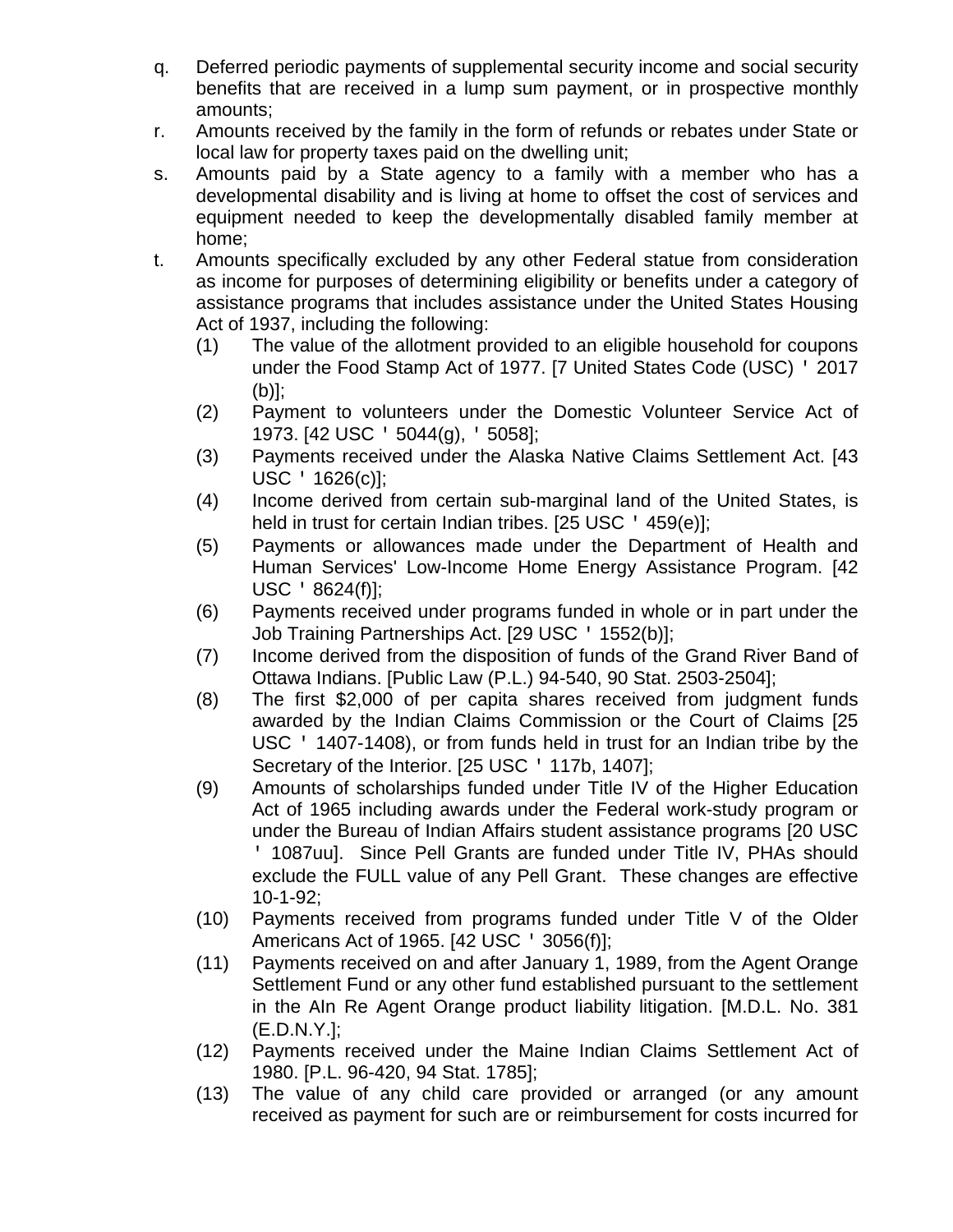such care) under the Child Care and Development Block Grant Act of 1990 [42 USC ' 9858q]. This change was effective November 4, 1992;

- (14) Earned Income Tax Credit (EITC) refund payments received after January 1, 1991. [USC ' 32(j)];
- (15) Deferred Periodic Payments of Social Security and Supplemental Security Income (SSI) received after October 28, 1992. This lump sum payment may represent the accumulation of periodic payments from a preceding period. Collections activity on deferred periodic payments regardless of when they were received. See Notice PIH 93-11 issued March 16, 1993;
- (16) Holocaust reparations received after April 23, 1993. [42 USC ' 1437a, ' 1437d, ' 1437n and ' 3535(d)].
- 4. If it is not feasible to anticipate a level of income over a 12-month period, the income anticipated for a shorter period may be annualized, subject to a re-determination at the end of the shorter period.

## Applicable Surface

All intact and non-intact interior and exterior painted surfaces of a residential structure (with reference to lead-based paint poisoning prevention).

## Applicant

Applicant, or applicant family. A family that has applied for admission to a program but is not yet a participant in the program.

## Assisted Lease

A written agreement between an owner/landlord and a Family for the leasing of a dwelling unit by the owner/landlord to the Family under a Housing Assistance Contract between the owner/landlord and the PHA.

In the case of cooperative of mutual housing, "lease" means the occupancy agreement or other written agreement establishing the conditions for occupancy of the unit.

## Auxiliary Aids

Services or devices that enable persons with impaired sensory, manual, or speaking skills to have an equal opportunity to participate in, and enjoy the benefits of, programs or activities receiving Federal financial assistance.

For example, auxiliary aids for persons with impaired vision may include readers, Braille materials, audio recordings, and other similar services and devices.

Auxiliary aids for persons with impaired hearing may include telephone handset amplifiers, telephones compatible with hearing aids, telecommunication devices for deaf persons (TDD's), interpreters, note takers, written materials, and other similar services and devices.

## Child

A member of the family, other than the family head or spouse, who is under 18 years of age.

For continued assistance under Restrictions on Assistance to Non-citizen only: Biological or adopted children only. Stepchildren (not related to either the head of the household or the spouse) and guardianship of minors (either formal or informal) are excluded.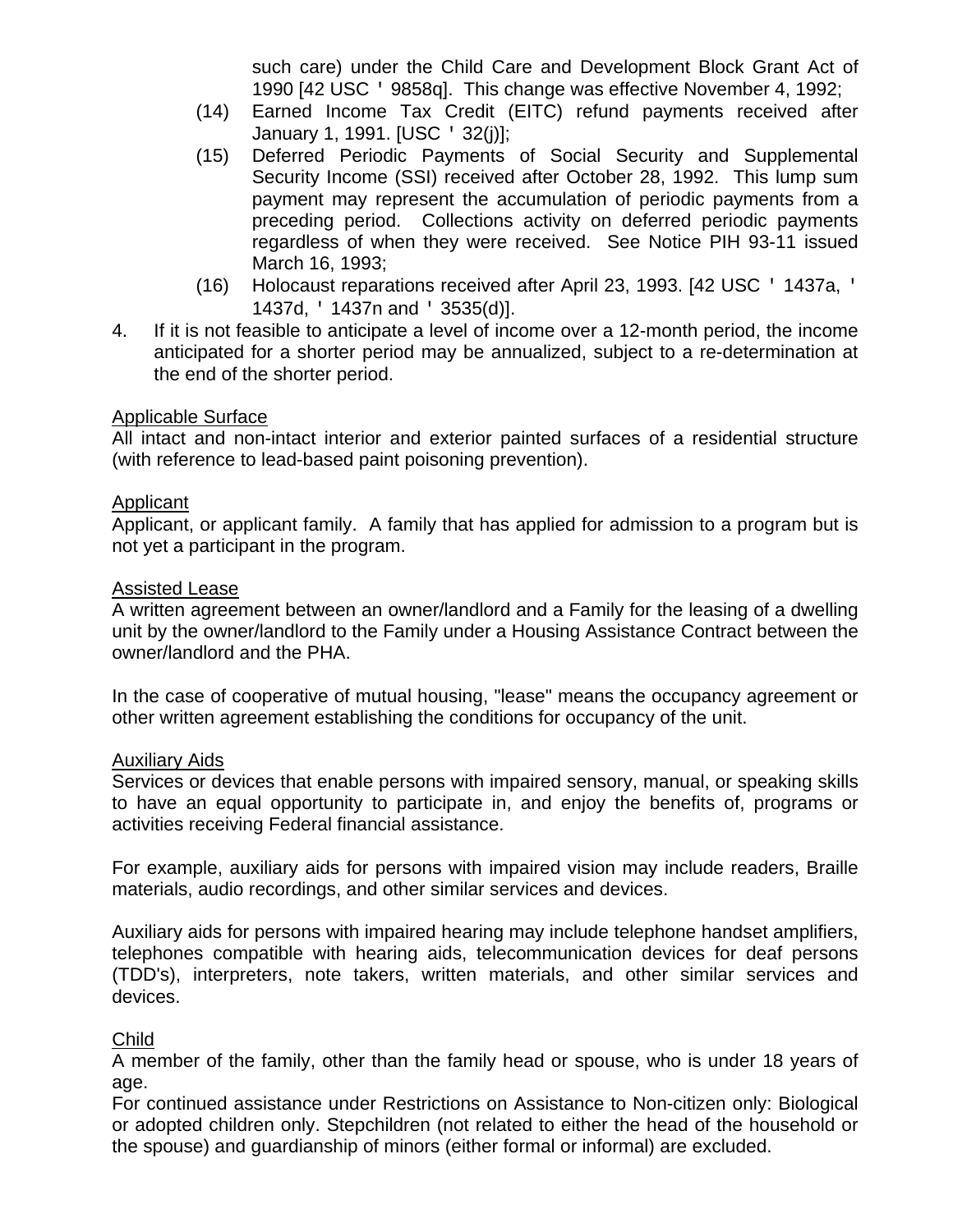## Childcare Expenses

Amounts anticipated being paid by the Family for the care of children under thirteen (13) years of age during the period for which Annual Income is computed, but only where such care is necessary to enable a Family member to be gainfully employed, to actively seek employment or to further his or her education, and only to the extent such amounts are not reimbursed.

The amount deducted shall reflect reasonable charges for childcare, and in the case of childcare necessary to permit employment, the amount deducted shall not exceed the amount of income.

Reasonable childcare expenses, as defined by the PHA, shall not exceed the actual costs incurred.

### **Citizen**

A citizen (by birth or naturalization) or national of the United States.

### Codes

Includes building codes, housing codes, health and safety codes, sanitation codes and any law, ordinance or governmental regulation concerning fitness for habitation, or the construction, maintenance, operation, occupancy or use of a dwelling unit.

### Common Space

Space available for use by assisted families and other occupants of the unit.

### Consolidated ACC

Consolidated annual contributions contract. See ' 982.151.

### Contiguous MSA

In portability, an MSA that shares a common boundary with the MSA in which the jurisdiction of the initial PHA is located.

## Continued Assistance Family

This is a mixed family who meets all the following requirements:

- 1. The family was receiving assistance under a Section 214 covered program on June 19, 1995, and
- 2. Whose head of the household or spouse has eligible immigration status according to the requirements of the restrictions on assistance to non-citizen, and
- 3. The family does not include any person (who does not have eligible immigration status) other than:
	- The head of the household:
	- Any spouse of the head of the household;
	- Any parents of the head of the household;
	- Any parents of the spouse;
	- Any children of the head of the household or spouse.

This does not define Afamily for purposes of eligibility at the PHA (see AFamily in this Definition section.)

A family entitled to continued assistance before November 29, 1996 is entitled to continued assistance as described in the above paragraph. A family entitled to continued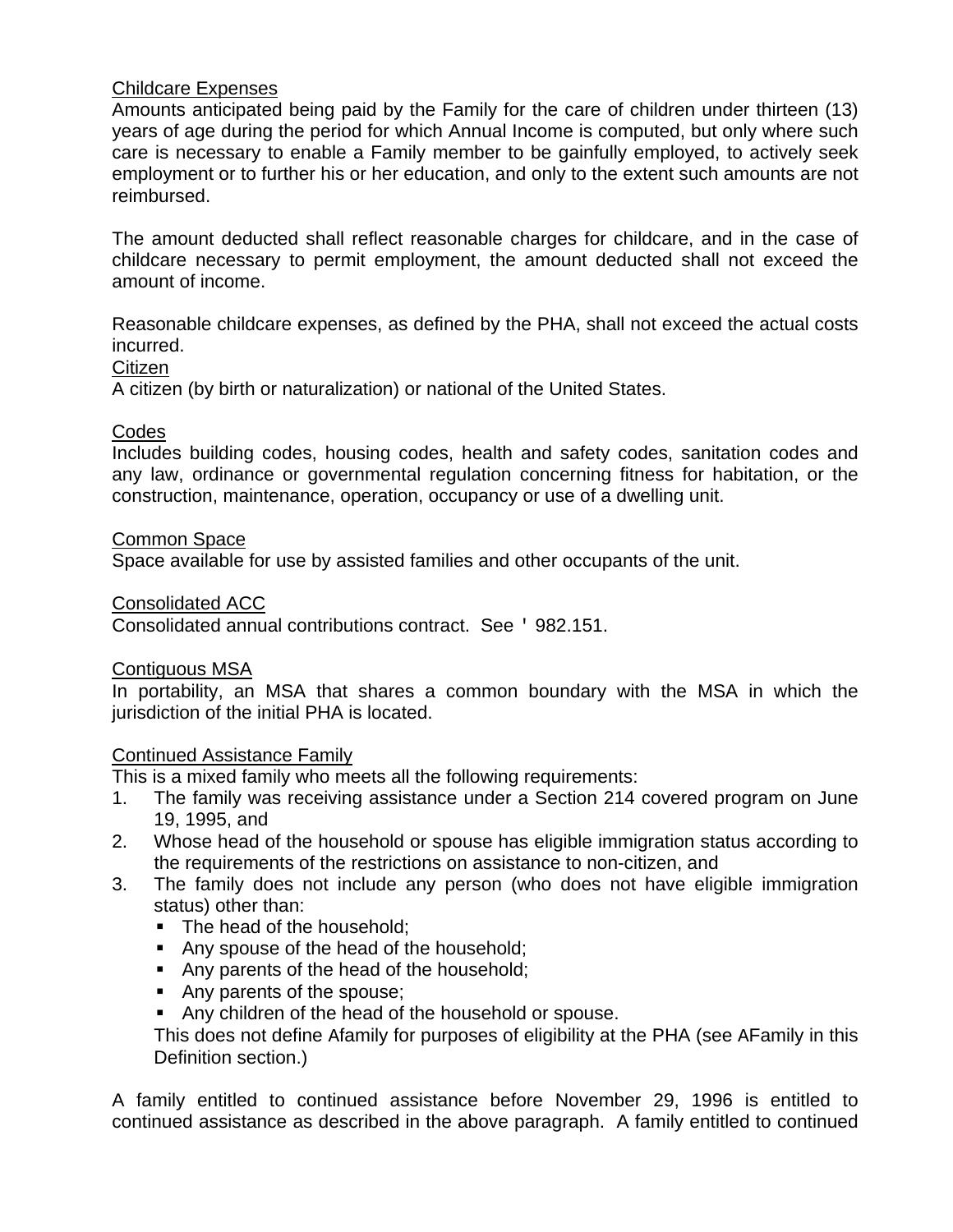assistance after November 29, 1996 shall receive prorated assistance as described in section 5.520.

### Continuously Assisted

An applicant is continuously assisted under the 1937 Housing Act if the family is already receiving assistance under any 1937 Housing Act program when the family is admitted to the Housing Choice Voucher Program.

### Contract Rent

The total amount of rent specified in the Housing Assistance Payments (HAP) Contract as payable to the owner/landlord by the Family, and by HUD or the PHA on the Family's behalf.

The monthly rent which an owner/landlord is entitled to receive for the leasing of a Manufactured Home Space to an Assisted Family, including any separate fees or charges. This rent includes the maintenance and management services described in the definition of Manufactured Home Space, but excludes ongoing utility charges. Separate fees or charges for services or facilities not included in the definition of Manufactured Home Space shall be included in the Contract Rent only if their payment is required as a condition of the leasing of the Manufactured Home Space. In the case of a cooperative Manufactured Home park, "Contract Rent'' means the charges under the occupancy agreements between the members and the cooperative.

### Contract of Participation

A contract in a form approved by HUD, entered into between a participating family and a PHA operating an FSS program that sets forth the terms and conditions governing participation in the FSS program. The contract of participation includes all individual training and services plans entered into between the PHA and all members of the family who elect to participate in the FSS program, and which plans are attached to the contract of participation as exhibits.

### Controlled Substance

Any drug or other substance, or immediate precursor included in the definition in Section 102 of the Controlled Substances Act (21 U.S.C. 802).

### Decent, Safe and Sanitary Housing

Housing is decent, safe and sanitary if the requirements of 982.401 are met (Housing Quality Standards).

### Defective Paint Surface

Paint on applicable surfaces that are cracking, scaling, chipping, peeling or loose (with reference to lead-based paint poisoning prevention).

### Dependent

A member of the Family household (except foster children and foster adults) other than the Family head or spouse, who is under 18 years of age or is a person with a disability, or is a full-time student.

### **Deposit**

Means an amount of currency or an instrument delivered to the owner/landlord by the resident as a pledge to abide by terms or conditions of the rental agreement.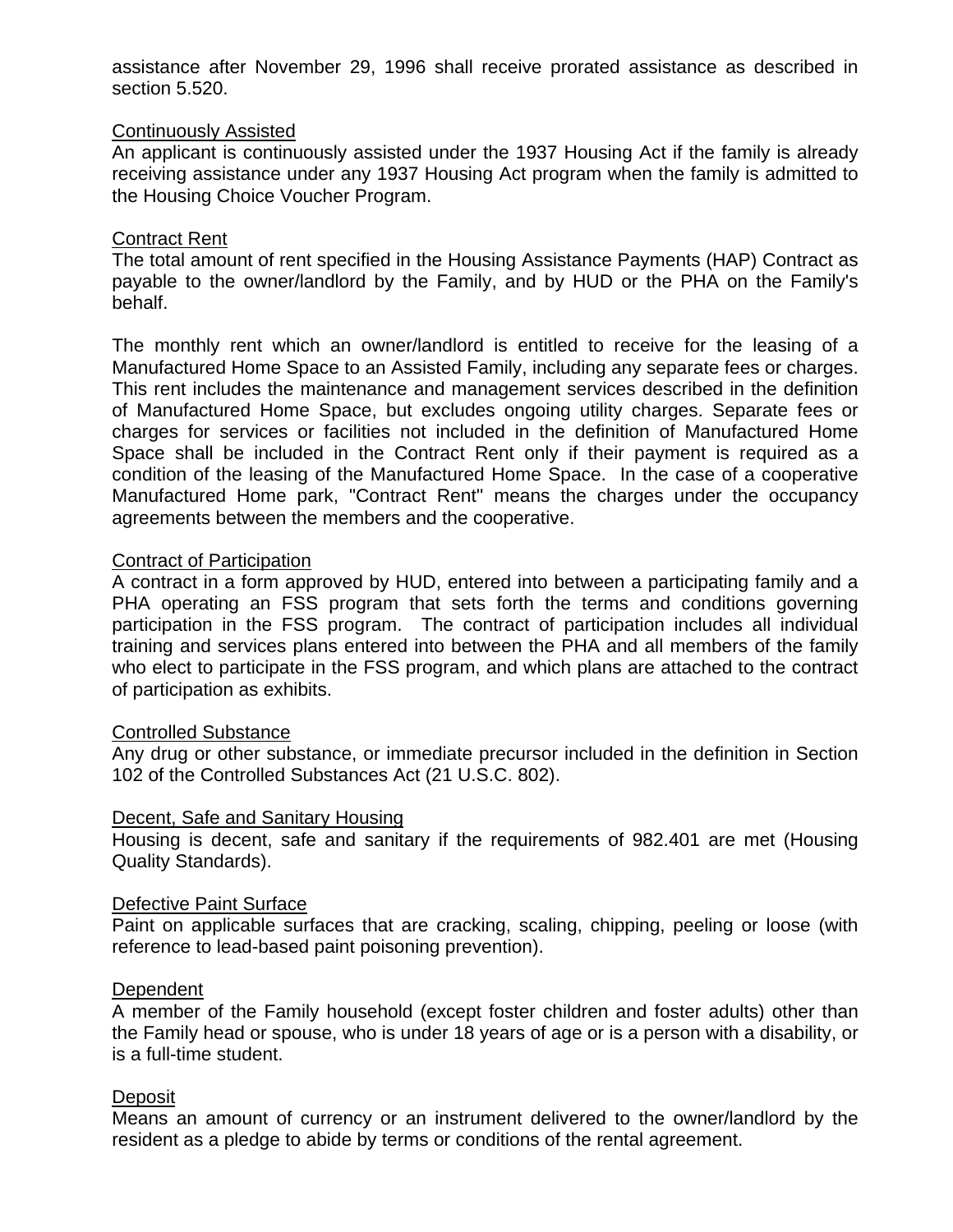## Dilapidated Housing

See the definitions of Substandard Housing.

### Disability Assistance Expenses

Reasonable expenses that are anticipated, during the period for which annual income is computed, for attendant care and auxiliary apparatus for a disabled family member and that are necessary to enable a family member (including the disabled member) to be employed, provided that the expenses are neither paid to a member of the family nor reimbursed by an outside source.

### Disabled Person or Family

A person or family whose head, spouse, or sole member is a person with disabilities; or two (2) or more persons with disabilities living together; or one or more persons with disabilities living with one or more live-in aides. A person who is under a disability, as defined in Section 233 of the Social Security Act (42 U.S.C. 423), or who has a developmental disability as defined in Section 102(7) of the Developmental Disabilities Assistance and Bill of Rights Act (42 U.S.C. 6001 (7)).

Section 223 of the Social Security Act defines disability as:

- 1. Inability to engage in any substantial, gainful activity by reason of any medically determinable physical or mental impairment which can be expected to result in death, or which has lasted or can be expected to last for a continuous period of not less than 12 months; or
- 2. In the case of an individual who has attained the age of 55 and is blind (within the meaning of "blindness" as defined in the Social Security Act), inability by reason of such blindness to engage in substantial gainful activity in which he/she has previously engaged with some regularity and over a period of time.

People who have been diagnosed with alcoholism or drug abuse are not part of the definition of Adisabled.

### Discriminatory Housing Practice

An act that is unlawful under Housing Choice Voucher04, 805, 806, or 818 of the Fair Housing Act.

### Displaced Person or Family

A person or family in which each member, or whose sole member, is a person displaced by governmental action, or a person whose dwelling has been extensively damaged or destroyed as a result of a disaster declared or otherwise formally recognized pursuant to Federal disaster relief laws.

(See also the definition of Involuntary Displacement. See 24 CFR, Part Subpart A, Section 5.420.)

### Domestic Violence

The term 'domestic violence' includes felony or misdemeanor crimes of violence committed by a current or former spouse, by a person with whom the victim shares a child in common, by a person who cohabitating with or has cohabitated with the victim as spouse, by a person similarly situated to a spouse of the victim under the domestic or family violence laws of the jurisdiction receiving grant monies, or by any other person against an adult or youth victim who is protected from that person's acts under the domestic or family violence laws of the jurisdiction.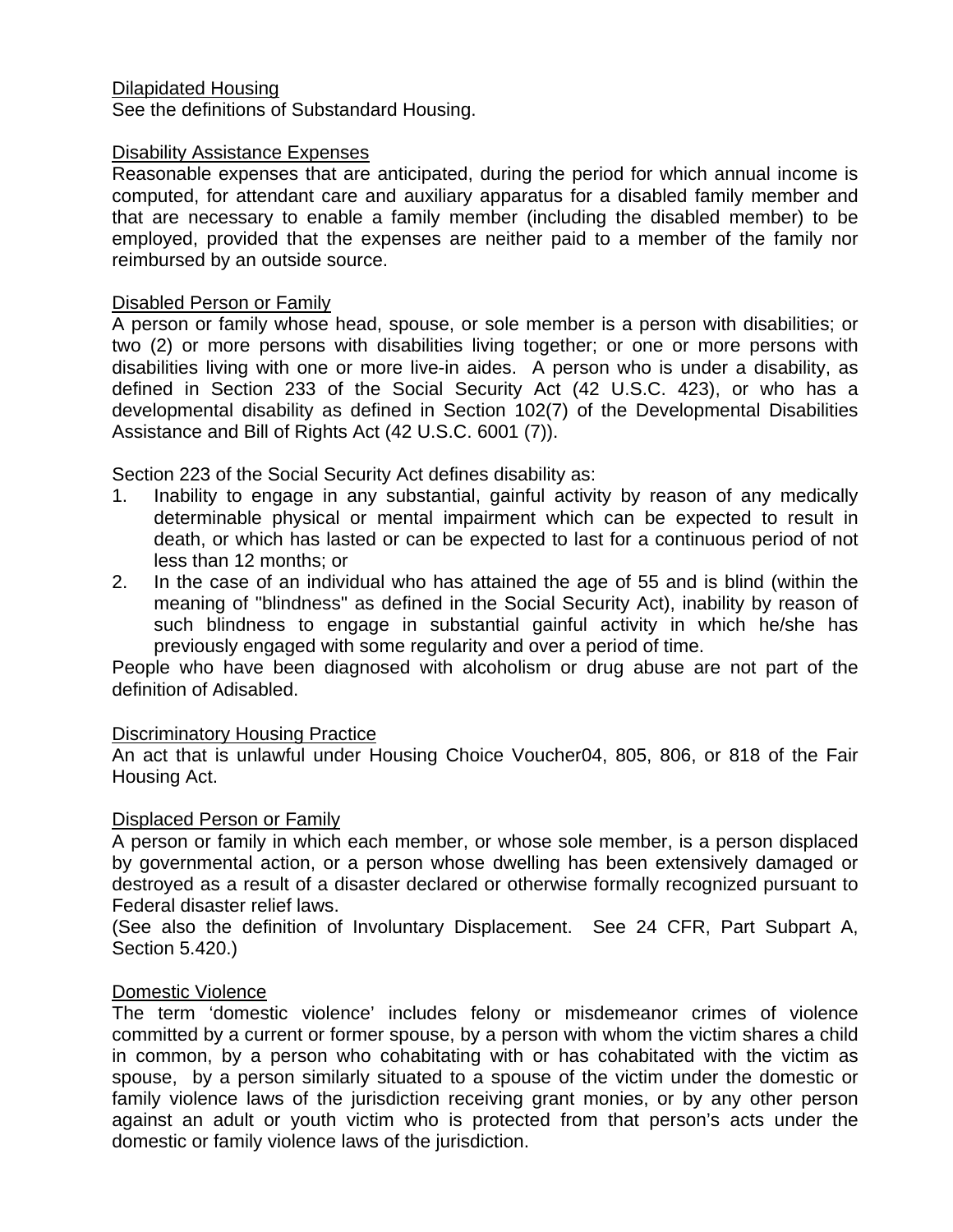## Domicile

The legal residence of the household head or spouse as determined in accordance with State and local law.

## Drug Abuse and Other Criminal Activity Definitions

- 1. Adult (Drug-Related and criminal Activity a person who is 18 years of age or older, or has been convicted of a crime as an adult under any federal, state or tribal law.
- 2. Covered Person a tenant, any member of the tenant's household, a guest or another person under the tenant's control.
- 3. Currently Engaging in Illegal Use of a Drug with respect to behavior such as illegal use of a drug, other drug-related criminal activity, or other criminal activity, *currently engaging in,* means that the individual has engaged in the behavior recently enough to justify a reasonable belief that the individual's behavior is current.
- 4. Drug a controlled substance as defined in section102 of the Controlled Substance Act.
- 5. Drug Abuse Treatment Facility An entity: (a) that holds itself out as providing, and provides, diagnosis, treatment, or referral for treatment with respect to illegal drug use; and (b) that is either an identified unit within a general care facility, or an entity other than a general medical care facility.

## Drug-Trafficking

The illegal manufacture, sale or distribution, or the possession with intent to manufacture, sell, or distribute, of a controlled substance (as defined in section 102 of the Controlled Substances Act (21 U.S.C. 802).

## Dwelling

Any building, structure or portion thereof which is occupied as, or designed or intended for occupancy as, a residence by one or more families, and any vacant land which is offered for sale or lease for the construction or location thereon of any such building, structure or portion thereof.

## Dwelling Unit

A single unit of residence for a family of one or more persons. Examples of dwelling units include: a single family home; an apartment unit within an apartment building; and in other types of dwellings in which sleeping accommodations are provided, but toileting or cooking facilities are shared by occupants of more than one room or portion of the dwelling, rooms in which people sleep. Examples of the latter include dormitory rooms and sleeping accommodations in shelters intended for occupancy as a residence for homeless persons.

## Earned Income

Earned income means income or earnings included in annual income from wages; tips, salaries, other employee compensation, and self-employment (see 24 CFR 5.609). Earned income does not include any pension or annuity, transfer payments, any cash or in-kind benefits, or funds deposited in or accrued interest on the FSS escrow account established by a PHA on behalf of a participating family.

## Effective Date of Contract

Effective date of contract of participation means the first day of the month following the month in which the FSS family and the PHA entered into the contract of participation.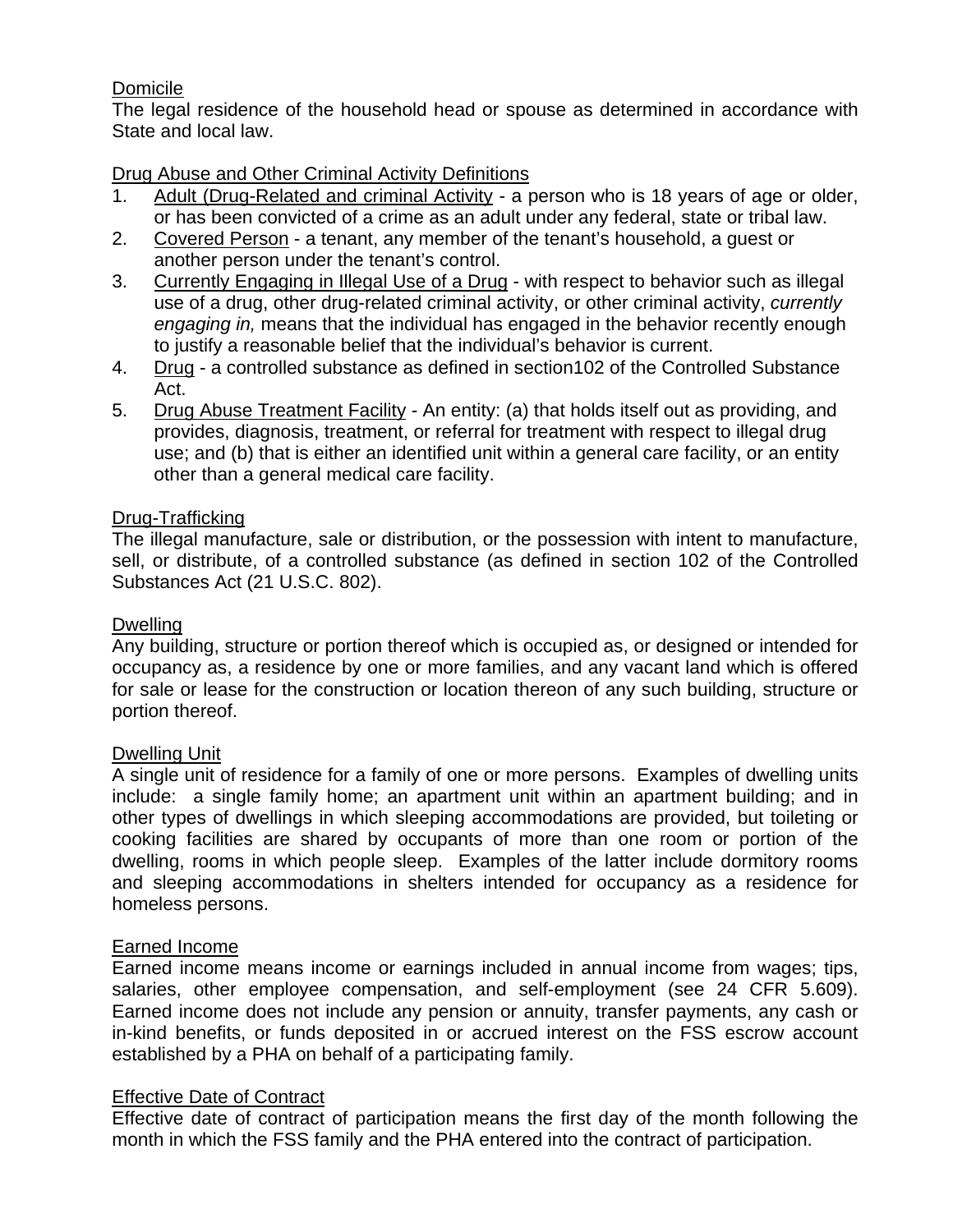### Elderly Person

A person who is at least 62 years of age. Allowance for medical expenses may be allowed for persons who are elderly but not disabled.

### Elderly Household

A household whose head and/or spouse is considered elderly by definition. Allowance for medical expenses may be allowed for all persons who reside in the household.

### Elevated Blood Lead Level

Excessive absorption of lead, that is a confirmed concentration of lead in whole blood of 25 ug/dl (micrograms of lead per deciliter of whole blood) or greater.

### Employer Identification Number

The taxpayer identifying number of an individual, trust, estate, partnership, association, company, or corporation that is assigned pursuant to Section 6011(b) of the Internal Revenue Code of 1986, or corresponding provisions of prior law, or pursuant to Section 6109 of the Code. The Employer Identification Number has nine digits separated by a hyphen, as follows: 00-0000000.

### **Enrollment**

Enrollment means the date that the FSS family entered into the contract of participation with the PHA.

### **Entrance**

Any access point to a building, or portion of a building, used by residents for the purpose of entering the building.

### Eviction

Means any action initiated by the owner/landlord to regain possession of a dwelling unit and use of the premises.

### Evidence of Citizenship of Eligible Immigration Status

The documents that must be submitted to the PHA as evidence of citizenship or eligible immigration status.

### Exterior

All areas of the premises and outside an individual dwelling unit.

### Extremely Low-Income Families

Families with incomes below thirty percent (30%) of the area median and households of various races and ethnic groups--within the Quality Housing Work Responsibility Act (QHWRA).

### **Facility**

All or any portion of buildings, structures, equipment, roads, walks, parking lots, rolling stock or other real or personal property or interest in the property.

### **Fair Housing Act**

Title VIII of the Civil Rights Act of 1968, as amended by the Fair Housing Amendments Act of 1988 (42 U.S.C. 3600-3620).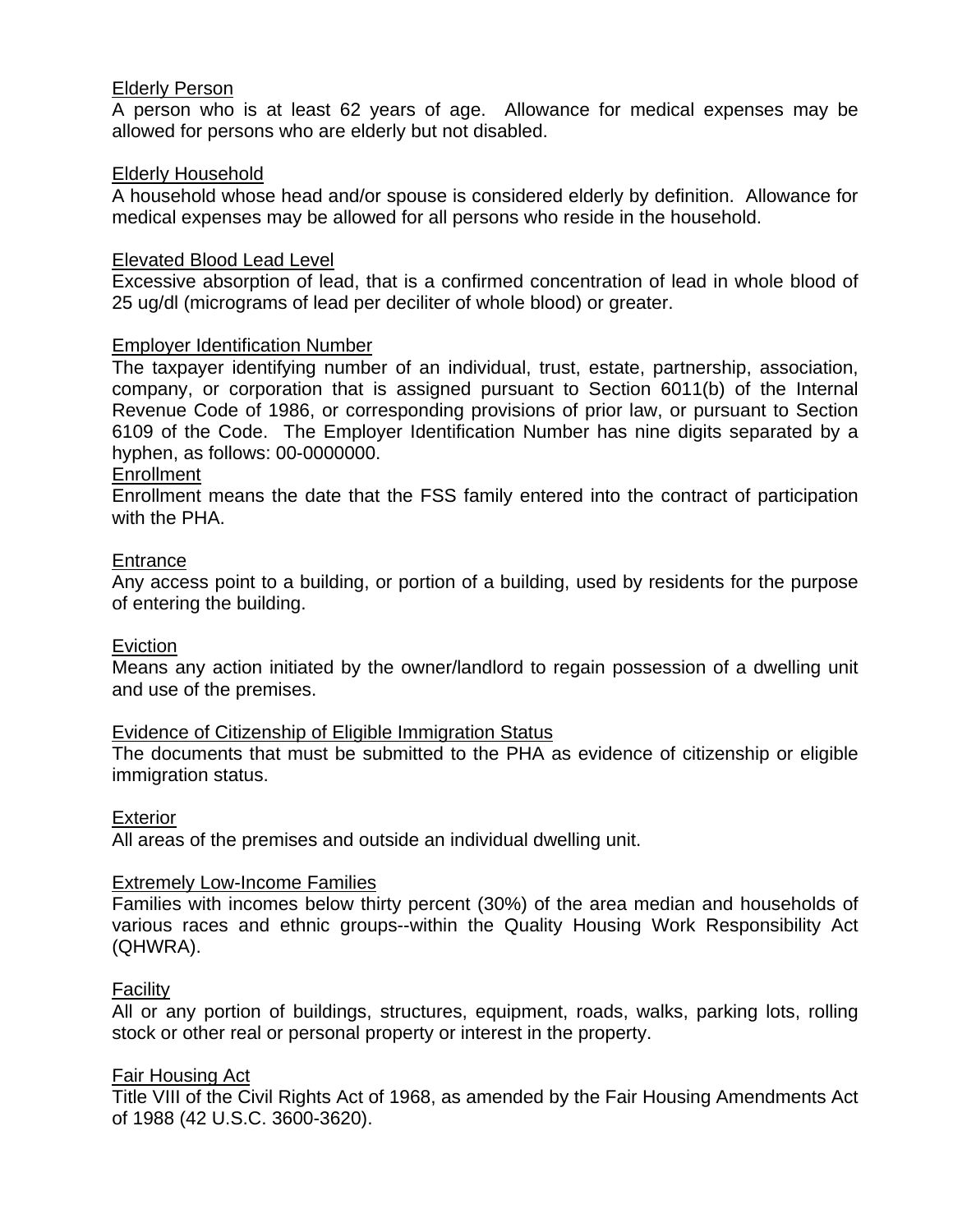## Fair Market Rent

The rent, including utilities (except telephone), and all maintenance, management, and other services, which would be required to be paid in order to obtain privately owned, existing, decent, safe, and affordable rental housing of modest (non luxury) nature with suitable amenities in the market area.

Fair Market Rents are used by PHAs in the Housing Choice Voucher Program to develop the payment standard used to determine the appropriate amounts of housing assistance to be paid on behalf of participating families.

The rent which would be required to be paid in order to obtain a privately owned, decent, safe and affordable Manufactured Home Space of a modest nature. This rent includes maintenance and management services described in the definition of Manufactured Home Space for singlewide and doublewide Manufactured Home Spaces. Rents for doublewide spaces will be permitted for Assisted Families of five (5) or more persons so long as the Manufactured Home meets the minimum occupancy standards for families. Fair Market Rents will be established by HUD and will be published in the Federal Register.

## Familial Status

One or more individuals (who have not attained the age of 18 years) being domiciled with:

- 1. A parent or another person having legal custody of such individual or individuals; or
- 2. The designee of such parent or other person having such custody, with the written permission of such parent or other person.

The projections afforded against discrimination on the basis of familial status apply to any person who is pregnant, or is in the process of securing legal custody of any individual who has not attained the age of the eighteen (18) years.

## **Family**

## "Family" includes, but is not limited to:

- 1. Two (2) or more persons who intend to share a residency whose income and resources are available to meet the family's needs and who have a history as a family unit or have evidence of a stable relationship for at least one year if not legally married. Evidence of a Astable relationship may include any of the following: birth certificate of the children, joint tax returns, prior lease, joint bank accounts, insurance policies, informal marriage certificates or equivalent documentation.
- 2. A group of persons living together, related by blood, marriage or operation of law;
- 3. A common-law husband or wife, as recognized under State law;
- 4. A child who is temporarily away from home because of placement in foster care is considered a member of the family. This provision only pertains to the foster child's temporary absence from the home, and is not intended to artificially enlarge the space available for other family members;
- 5. An elderly person;
- 6. A disabled person;
- 7. A displaced person;
- 8. The remaining member of a resident family; and
- 9. A single, 18 years old or older, person who is not an elderly or displaced person or a person with disabilities, or the remaining member of a resident family.

## Family Income

Means Monthly Income as defined in HUD regulations, i.e., using Annual Income divided by 12.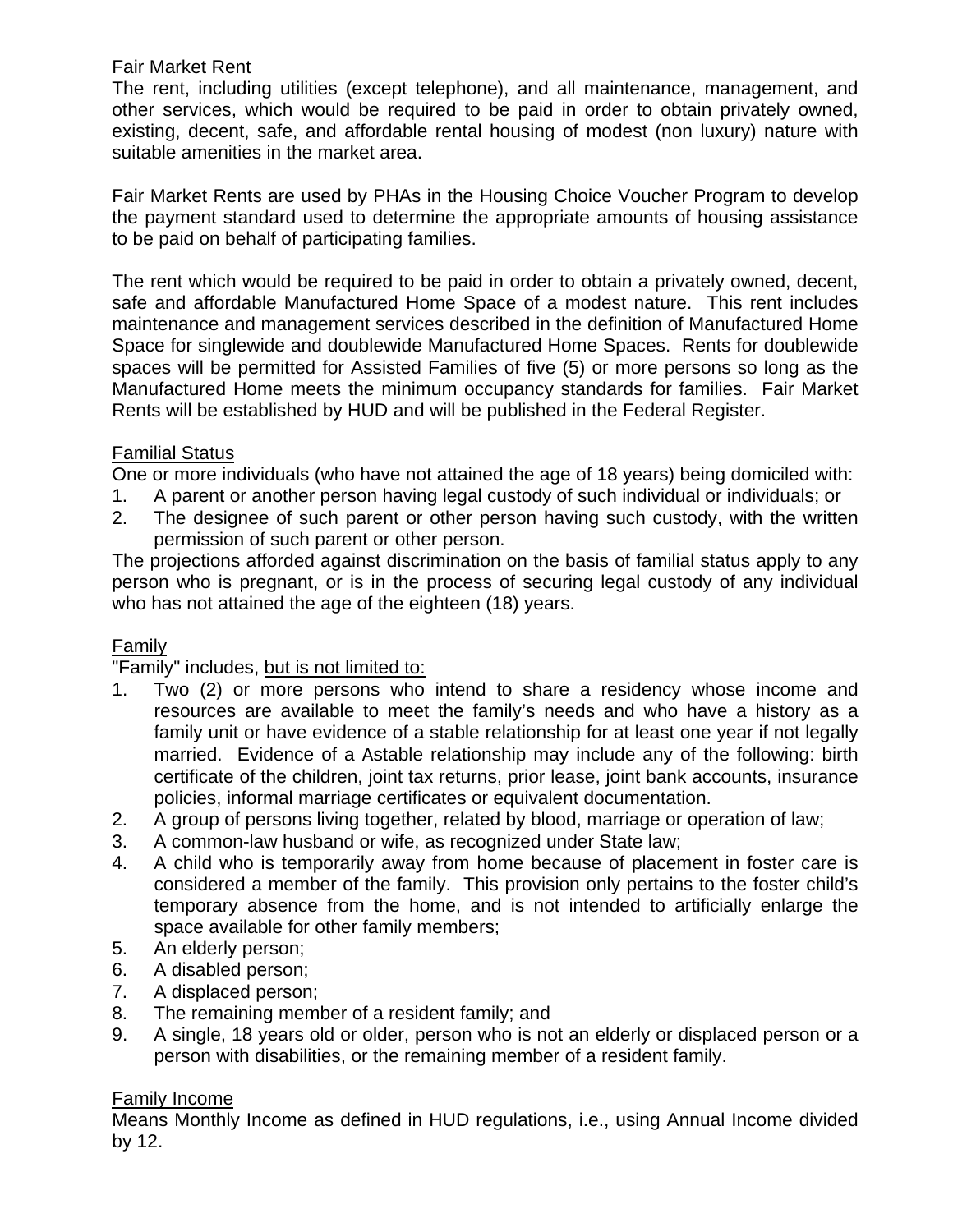### Family Self-Sufficiency

Family Self-Sufficiency program or FSS program means the program established by a PHA within its jurisdiction to promote self-sufficiency among participating families, including the provision of supportive services to these families, as authorized by Section 23 of the U.S. Housing Act of 1937.

### Family Share

In the Housing Choice Voucher Program, the portion of the rent to owner paid by the family. It is calculated by subtracting the amount of the housing assistance payment to the owner from the rent to owner same as Tenant Rent. Family share will only equal TTP when rent to owner includes all utilities and is equal to or less than the payment standard*.* 

### Family Unit Size

The appropriate number of bedrooms for a family. Family unit size is determined by the PHA under the PHA subsidy standards.

### Former Federal Preferences (24 CFR Sec. 982.207)

The PHA may implement the following former federal preferences as Local Preferences:

- 1. working families (head or spouse);
- 2. families for person with a disability;
- 3. victims of domestic violence;
- 4. single persons who are elderly, displaced, homeless or a person with disabilities; and
- 5. provide the same benefit to families whose head **and** spouse, is either 62 or older or a person with disabilities (if the PHA adopts local preference for working families).

### FSS Account

FSS account means the FSS escrow account authorized by Section 23 of the U.S. Housing Act of 1937, and as provided by ' 984.305 of this part.

### FSS Credit

FSS credit means the amount credited by the PHA to the participating family's FSS account.

### FSS Family

FSS family or participating family means a family that receives assistance under the Housing Choice Voucher Program, and that elects to participate in the FSS program, and whose designated head of the family has signed the contract of participation.

### FSS Related Service Program

Means any program, publicly or privately sponsored, that offers the kinds of supportive services described in the definition of Asupportive services'' set forth in 24 CFR ' 984.

### FSS Slots

FSS slots refer to the total number of vouchers that comprise the minimum size of a PHA's Housing Choice Voucher FSS program.

### First Occupancy

A building that has never before been used for any purpose.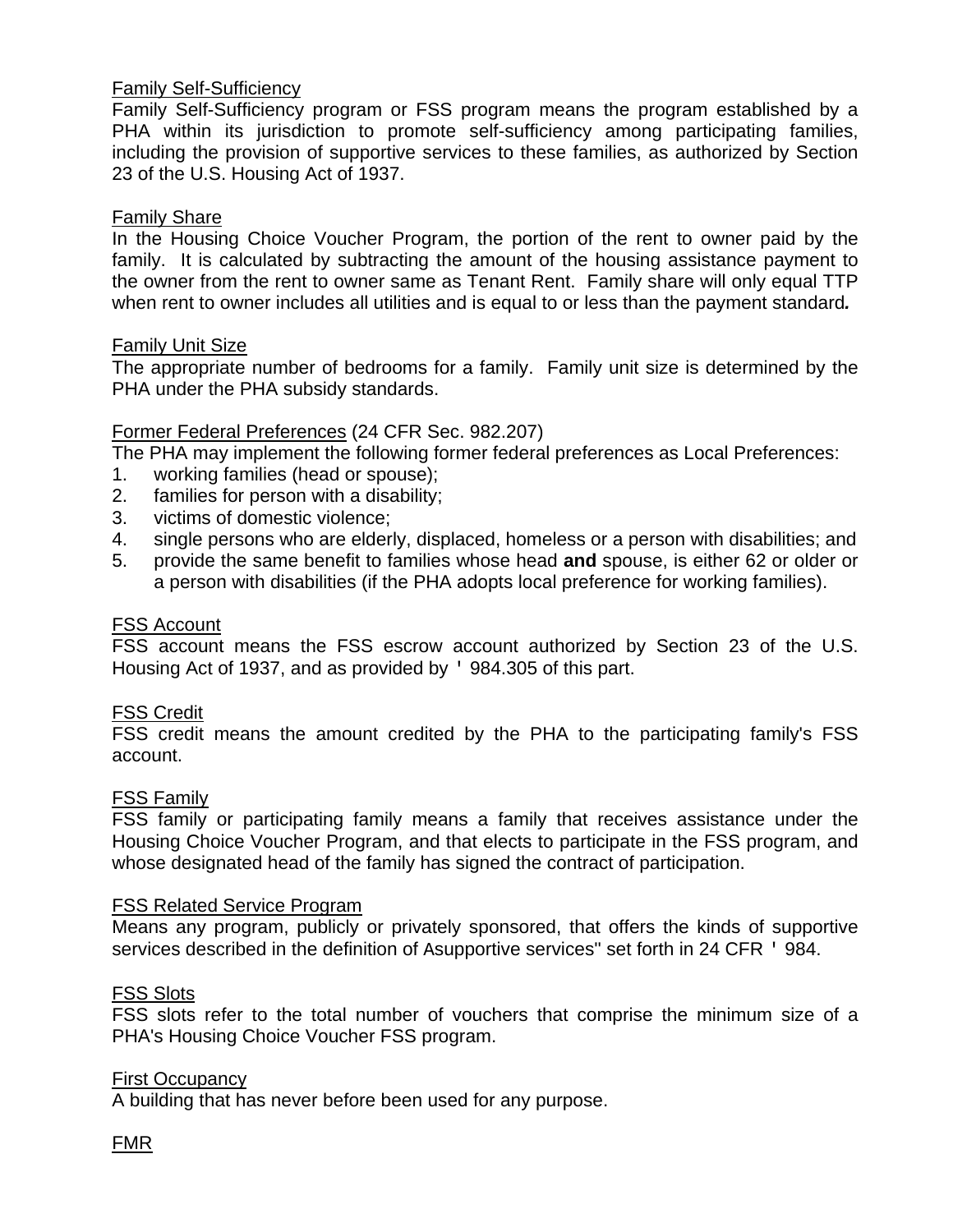Fair Market Rent. Defined in 24 CFR 982.4.

### Full-Time Student

A person, head of household and/or spouse, who is carrying a subject load that is considered full-time for day students under the standards and practices of the educational institution attended. An educational institution includes a vocational school with a diploma or certificate program, as well as an institution offering a college degree.

### Good Faith

Means honesty in fact, in the conduct of the transaction concerned, as evidenced by all surrounding circumstances.

### Gross Rent

The total monthly cost of housing an eligible family, or the sum of the Contract Rent plus Utility Allowance. In the case of rental of only a manufactured home space, Gross Rent also includes the Family's monthly payment to amortize the purchase price of the manufactured home.

### Ground Floor

A floor of a building with a building entrance on an accessible route. A building may have more than one ground floor.

### **Guest**

A person temporarily staying in the unit with the consent of a tenant or other member of the household who has express or implied authority to so consent on behalf of the tenant.

## HA

A housing authority--both a public housing agency and an Indian housing authority.

### Handicap/Disability

With respect to a person, a physical or mental impairment which substantially limits one or more of such person's major life activities; a record of having such an impairment, or being regarded as having such an impairment.

This term does not include current, illegal use of or addiction to a controlled substance (as defined in Section 102 of the Controlled Substances Act (21 U.S.C. 802).

For the purpose of 24 CFR Part 100, Discriminatory Conduct under the Fair Housing Act, an individual shall not be considered to have a disability solely because that individual is a transvestite (a person, especially a male, who dresses in the clothing of the opposite sex for psychological reasons).

### Handicapped/Disabled Assistance Expenses

Reasonable expenses that are anticipated, during the period for which Annual Income is computed, for attendant care and auxiliary apparatus for a Disabled Family member, and that are necessary to enable a Family member (including the Disabled member) to be employed, provided that the expenses are neither paid to a member of the Family nor reimbursed by an outside source.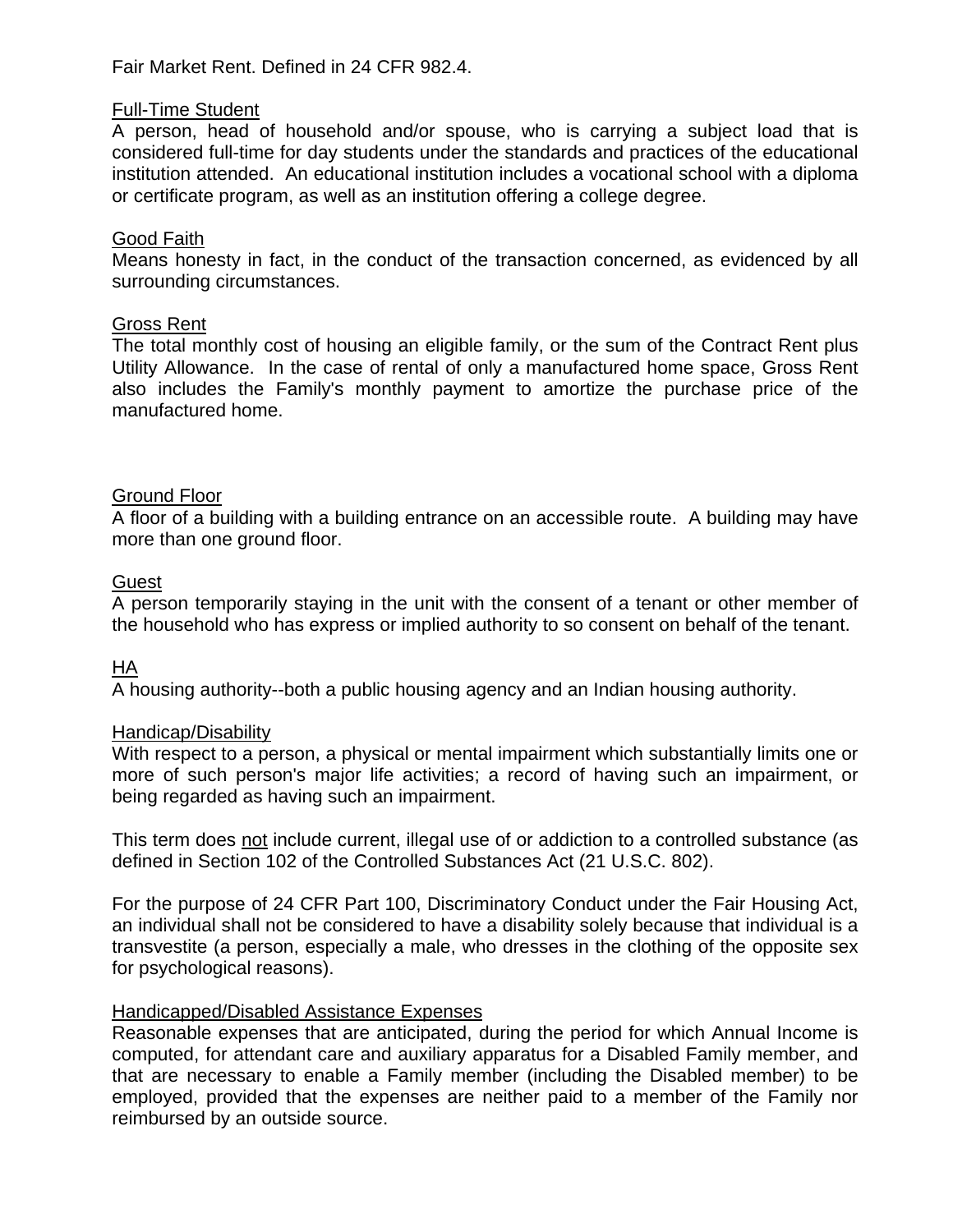## Handicapped/Disabled Person (included under ADisabled)

A person having a physical or mental impairment that:

- 1. Is expected to be of long-continued and indefinite duration;
- 2. Substantially impedes the person's ability to live independently; and
- 3. Is of such a nature that such ability could be improved by more suitable housing conditions.

## Has a Record of Such an Impairment

As used in the definition of Disability, means has a history of, or has been misclassified as having, a mental or physical impairment that substantially limits one or more major life activities.

## Head of Household

The adult member of the family, 18 years old or older, and who is the head of the household for purposes of determining income eligibility and rent.

## Home-visit (telephone interview)

When applicants/participants are unable to physically come into the PHA's office due age or medical condition, a home-visit (telephone interview) can be done to gather the needed to either complete an application for housing or for annual re-certification. Verifications needing signatures can be either mailed to the individual or other arrangements can be made at PHA's discretion.

## Housing Agency (PHA)

Any state, county, municipality, other governmental entity, or public body (or agency or instrumentality thereof) that is authorized to engage in or to assist in the development or operation of low-income housing. For the purposes of 24 CFR, Part 942, Resident Participation and Management in Public Housing, the term Public Housing Agency does not include Indian Housing Authorities. As used in 24 CFR, Part 965, Subpart E, Resident's Allowance for Utilities, PHA includes an Indian Housing Authority.

## Housing Assistance Payment

The monthly assistance payment by a PHA. The total assistance payment consists of:

- 1. A payment to the owner/landlord for rent to owner/landlord under the family's lease.
- 2. An additional payment to the family if the total assistance payment exceeds the rent to owner/landlord.

## Housing Assistance Payments Contract

A written contract between the PHA and an owner/landlord in the form prescribed by HUD headquarters, for the purpose of providing housing assistance payments to the owner/landlord on behalf of an Eligible Family.

## Housing Quality Standards

The HUD minimum quality standards for housing assisted under the resident-based programs.

## Housing Choice Voucher Program

The statutory merger of the Housing Choice Voucher tenant-based certificate and voucher programs into the new Housing Choice Voucher Program and makes other amendments to other provisions of the interim rule published on May 14, 1999.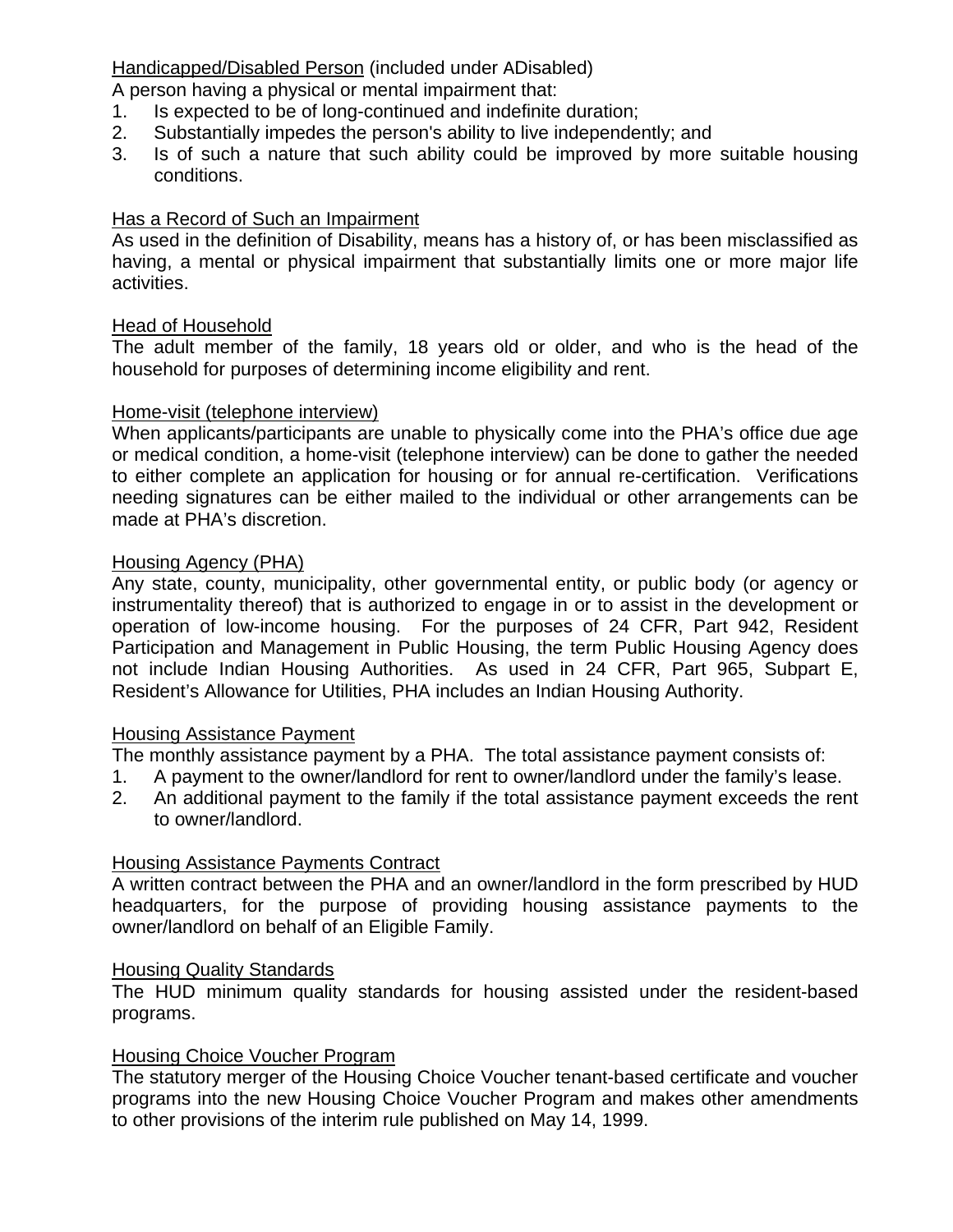## Housing Voucher Contract

A written contract between a PHA and an owner/landlord, in the form prescribed by HUD for the Housing Choice Voucher Program, in which the PHA agrees to make housing assistance payments to the owner/landlord on behalf of an Eligible Family.

## Housing Voucher Holder

A family that has an unexpired housing voucher.

## HUD

The Department of Housing and Urban Development or its designated officer or employee.

## HUD Local Office

Any HUD Office that has been delegated authority under the U.S. Housing Act of 1937 to perform functions pertaining to the area in which the PHA is located.

## Income Limits

HUD establishes Very Low-Income and Low-Income limits that are used to determine if assisted housing program applicants qualify for admission to HUD-assisted programs. These income limits are based on HUD estimates for area median family income (using Metropolitan Statistical Areas or Primary Metropolitan Statistical Areas as defined by the Office of Management and Budget (OMB), and the Bureau of the Census definition of family) with specific statutorily permissible adjustments. If the income limits based on this approach would be less than if based on the relevant State non-metropolitan median family income level, income limits are based on the State non-metropolitan family income level.

## Independent Group Residence

- 1. A dwelling unit for the exclusive residential use of two to twelve elderly or disabled individuals (excluding live-in Resident Assistant(s) if any), who are not capable of living independently, and who require a planned program of continual supportive services.
- 2. Individuals residing in an Independent Group Residence and receiving Housing Choice Voucher assistance shall not require continual medical or nursing care, and shall be ambulatory or not require continual medical or nursing care, and shall be ambulatory or not confined to a bed continuously, and must be capable of taking appropriate actions for their own safety under emergency conditions.

## Individual Lease Shared Housing

The type of Shared Housing in which the PHA enters into a separate HAP Contract for each assisted Family residing in a Shared Housing unit.

## Individual Training Services Plan

Means a written plan that is prepared for the head of the FSS family, and each adult member of the FSS family who elects to participate in the FSS program, by the PHA in consultation with the family member, and which sets forth:

- 1. The supportive services to be provided to the family member;
- 2. The activities to be completed by that family member; and
- 3. The agreed upon completion dates for the services and activities. Each individual training and services plan must be signed by the PHA and the participating family member, and is attached to, and incorporated as part of the contract of participation.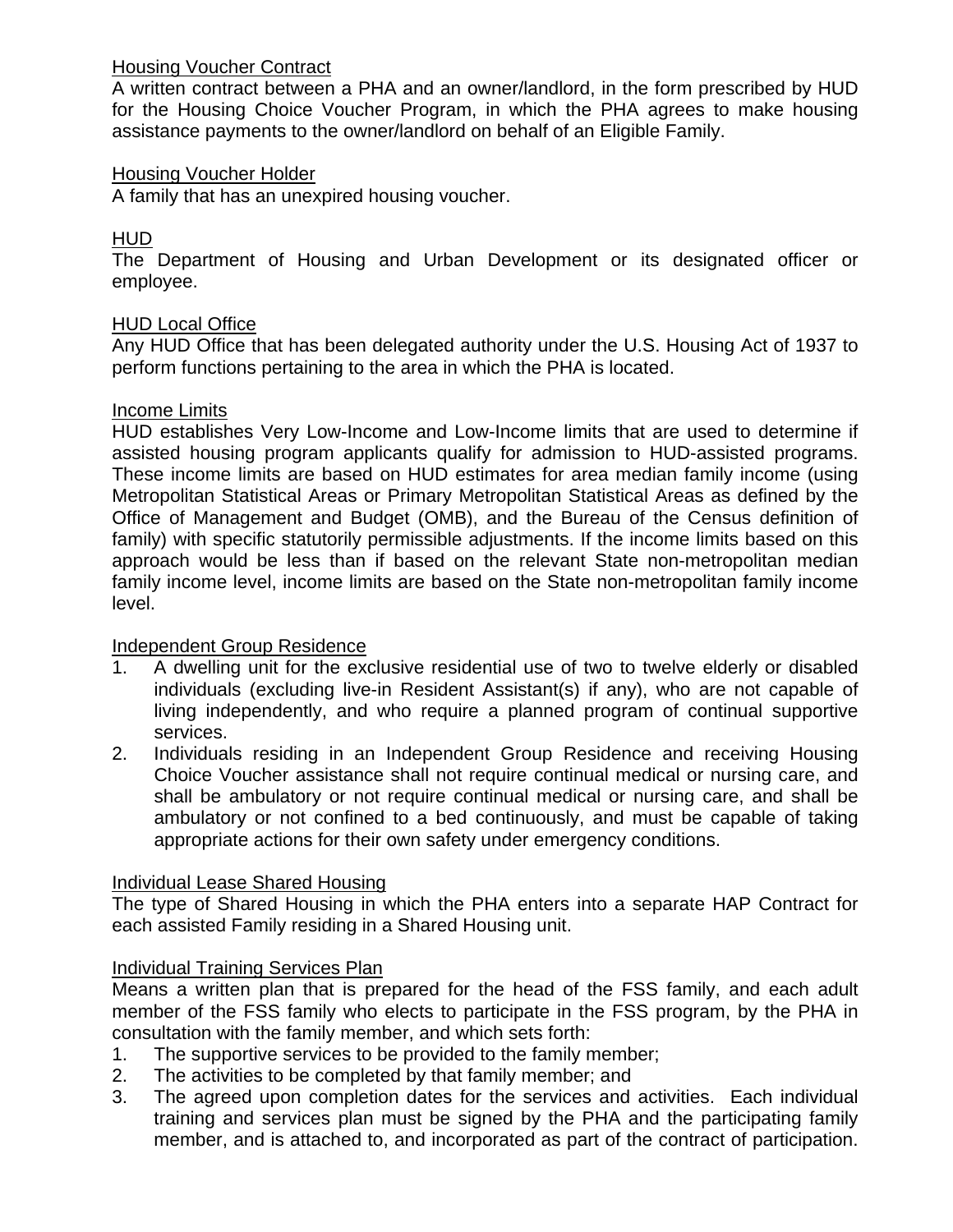An individual training and services plan must be prepared for the head of the FSS family.

## Individual With Disability

A person having a physical or mental impairment that (a) is expected to be of longcontinued and indefinite duration, (b) substantially impedes the person's ability to live independently, and (c) is of such a nature that such ability could be improved by more suitable housing conditions.

### Initial Contract Rent

The contract rent at the beginning of the initial lease term.

### Initial PHA

In portability, the term refers to both:

- 1. A PHA that originally selected a family that subsequently decides to move out of the jurisdiction of the selecting PHA.
- 2. A PHA that absorbed a family that subsequently decides to move out of the jurisdiction of the absorbing PHA.

### Initial Lease Term

The initial term of the assisted lease. The initial lease term is at least one year. At the PHA's discretion, lease term may be shorter than 1 year.

### Interior

The spaces, parts, components or elements of an individual dwelling unit.

### Interim Reexaminations

Some Housing Authorities also call this, "special" reexaminations. The family must comply with regulations requiring them to report changes in income and family composition. The PHA requires the reporting of the changes within 10 days of the effective change (or other date as established by the PHA). The Housing Authority must determine if there is to be an adjustment to the Total Tenant Payment, Tenant Rent, and/or Housing Assistance Payment.

### Is Regarded as Having an Impairment

As used in the definition of Disability, means:

- 1. Has a physical or mental impairment that does not substantially limit one or more major life activities, but that is treated by another person as constituting such a limitation;
- 2. Has a physical or mental impairment that substantially limits one or more major life activities only as a result of the attitudes of others toward such impairment; or
- 3. Has none of the impairments defined under the definition of "physical or mental impairment," below, but is treated by another person as having such an impairment.

### **Jurisdiction**

The area in which the PHA has authority, under State and local law, to administer the Housing Choice Voucher program.

### Lead-Based Paint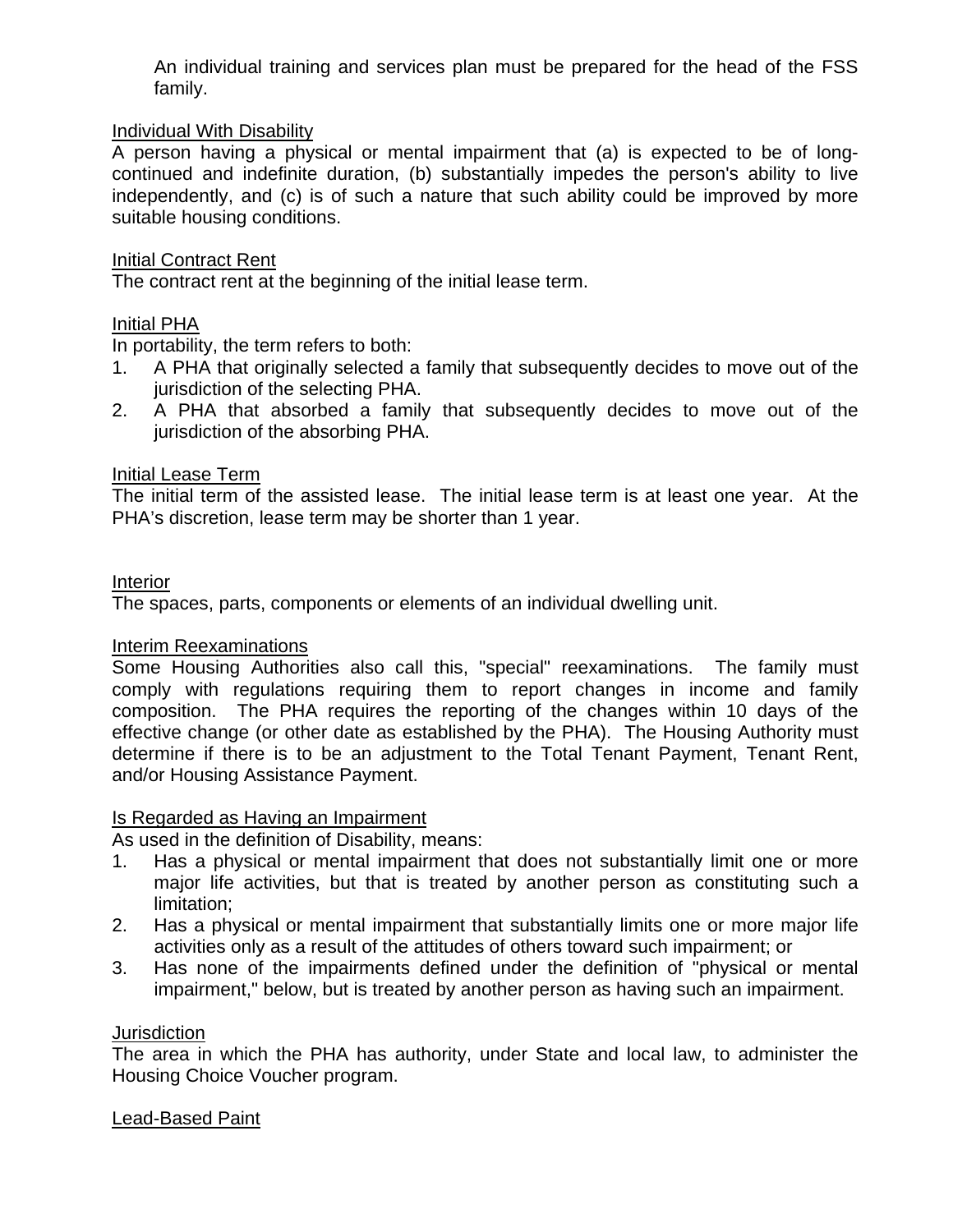A paint surface, whether or not defective, identified as having a lead content greater than or equal to one microgram of lead per square centimeter (one centimeter is slightly more than three-eights of an inch).

## Lease

- 1. A written agreement between an owner/landlord and a resident for the leasing of a dwelling unit to the resident. The lease established the conditions for occupancy of the dwelling unit by a family with housing assistance payments under a HAP Contract between the owner/ landlord and the PHA.
- 2. In cooperative housing, a written agreement between a cooperative and a member of the cooperative. The agreement established the conditions for occupancy of the member's cooperative dwelling unit by the member's family with housing assistance payments to the cooperative under a HAP contract between the cooperative and the PHA.

## Lease Addendum

In the lease between the resident and the owner/landlord, the lease language required by HUD.

## Live-In Aide

A person who resides with one or more elderly persons, or near-elderly persons, or persons with disabilities, and who:

- 1. Is determined by the PHA to be essential to the care and well-being of the person or persons;
- 2. Is not obligated for support of the person or persons; and
- 3. Would not be living in the unit except to provide necessary supportive services. (See the definition of Annual Income for treatment of a Live-In Aide's income.)

### Local Preference

- 1. A preference used by the PHA to select among applicant families.
- 2. PHA cannot deny or otherwise penalize a family solely because the family resides in public housing.

### Low-Income Family

A family who's Annual Income does not exceed 80 percent of the median income for the area, as determined by HUD, with adjustments for smaller and larger families. HUD may establish income limits higher or lower than 80 percent of the median income for the area on the basis of its finding that such variations are necessary because of the prevailing levels of construction costs or unusually high or low-income family.

### Major Life Activities

As used in the definition of Disability, means functions such as caring for one's self, performing manual tasks, walking, seeing, hearing, speaking, breathing, learning and working.

### Manufactured Home

A structure, with or without a permanent foundation, which is built on a permanent chassis, is designed for use as a principle place of residence, and meets the HUD Housing Quality Standards set forth in 24 CFR, Part 8, Sections 882.109 and 887.473.

### Manufactured Home Space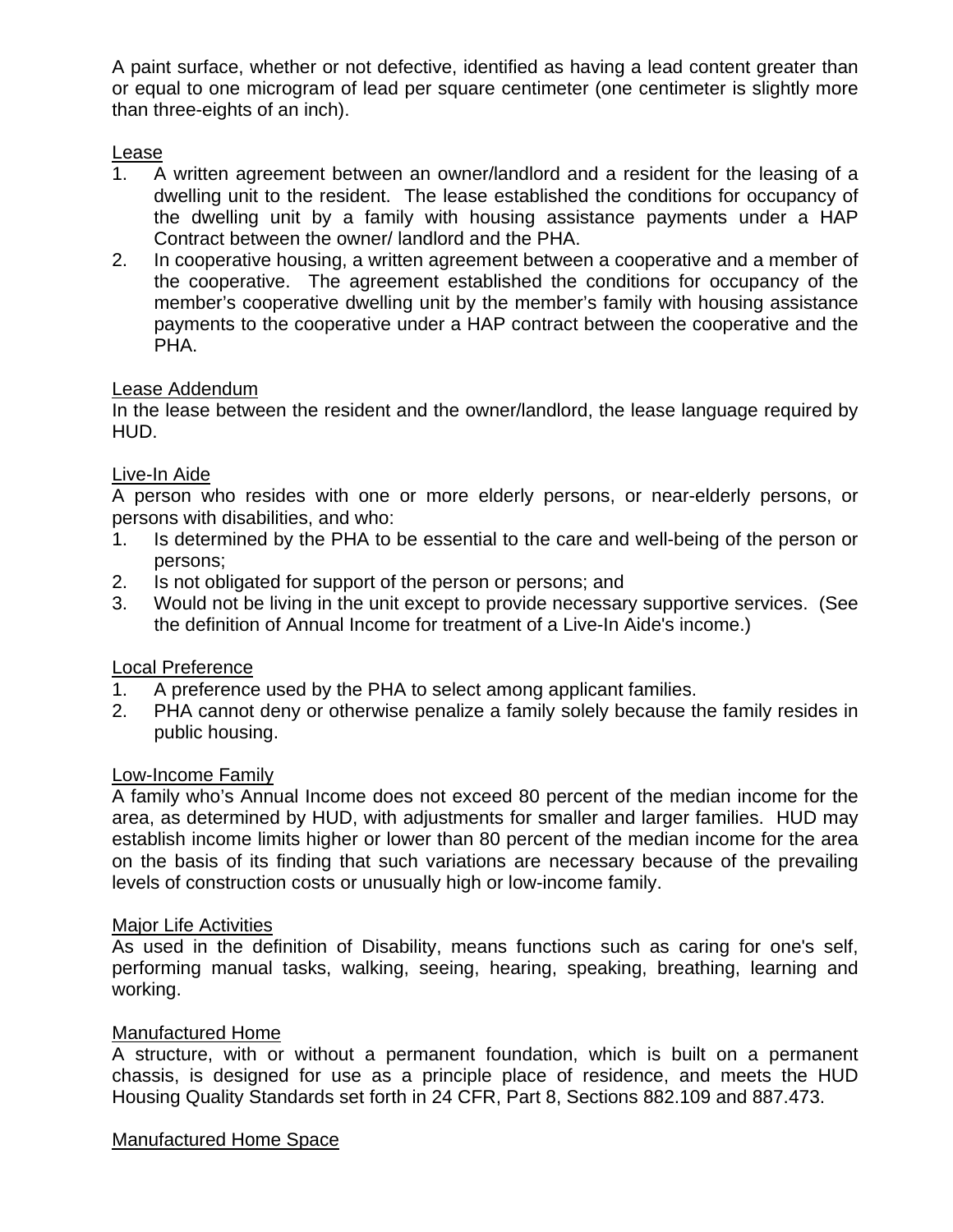The space on which the Manufactured Home is located, leased by a owner/landlord, and occupied by the assisted family. The space shall include all maintenance and management services necessary for decent, safe and sanitary housing, such as maintenance of utility lines, garbage and trash collection, and maintenance of roads, walkways and other common areas and facilities.

### Marriage

Marriage certified by a formal marriage license, or an informal marriage, as may be specified in State or local laws or regulations.

### Medical Expenses

Those medical expenses, including medical insurance premiums, that are anticipated during the period for which Annual Income is computed, and that are not covered by insurance. (Medical expenses are allowable only for Elderly or Disabled Families.)

### Minor

A person who is under the age of legal competence and less than 18 years of age, unless otherwise determined by State Law.

### Mixed Family

A family whose members include those with citizenship or eligible immigration status, and those without citizenship or eligible immigration status.

Monthly Adjusted Income

One-twelfth of Adjusted Income.

Monthly Income One-twelfth of Annual Income.

### National

A person who owes permanent allegiance to the United States, for example, as a result of birth in a United States territory or possession, including Puerto Rico, the U.S. Virgin Islands, Guam, Canal Zone, etc.

### Net Family Assets

- 1. Net cash value after deducting reasonable costs that would be incurred in disposing of real property, savings, stocks, bonds, and other forms of capital investment, excluding interests in Indian trust land and excluding equity accounts in HUD homeownership programs.
- 2. The value of necessary items of personal property, such as furniture and automobiles, shall be excluded.
- 3. In cases where a trust fund has been established and the trust is not revocable by, or under the control of any member of the Family or household, the value of the trust fund will not be considered an asset so long as the fund continues to be held in trust. Any income distributed from the trust fund shall be counted when determining Annual Income.
- 4. In determining Net Family Assets, the Authority shall include the value of any assets disposed of by an applicant or resident for less than fair market value, including a disposition in trust, but not in a foreclosure or bankruptcy sale, during the two (2) years preceding the date of application for the program, or reexamination, as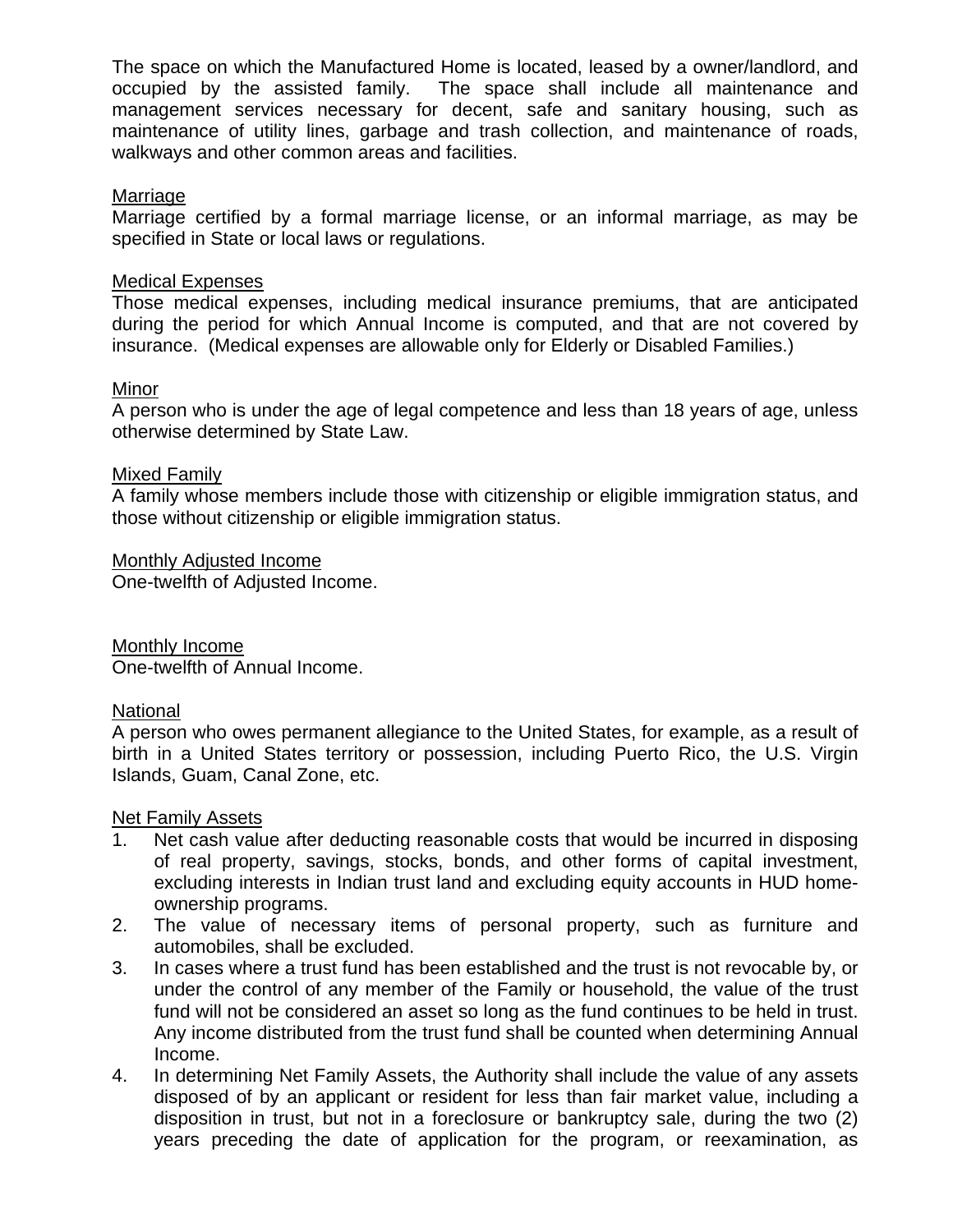applicable, in excess of the consideration received therefore. In the case of a disposition as part of a separation or divorce settlement, the disposition will not be considered to be for less than fair market value if the applicant or resident received important consideration not measurable in dollar terms.

### Non-citizen

A person who is neither a citizen nor a national of the United States.

### Normal Wear and Tear

Means deterioration which occurs, based upon the use for which the rental unit is intended, without negligence, carelessness, accident, abuse or intentional damage of the premises, equipment or chattels of the owner/landlord by the resident, members of the resident's household, or by his/her invitees or guests. However, uncleanliness does not constitute normal wear and tear.

### Owner/Landlord

Any person or entity, including a cooperative, having the legal right to lease or sublease a unit to a participant.

### **Participant**

A family that has been admitted to the PHA program, and is currently assisted in the program. The family becomes a participant on the effective date of the first HAP contract executed by the PHA for the family (first day of initial lease term).

### Payment Standard

In the Housing Choice Voucher Program, an amount used by the PHA to calculate the housing assistance payment for a family. Each payment standard amount is based on the fair market rent. The PHA adopts a payment standard for each bedroom size and for each fair market rent area in the PHA jurisdiction. The payment standard for a family is maximum monthly subsidy payment.

### Person

Includes one or more individuals, corporations, partnerships, associations, labor organizations, legal representatives, mutual companies, joint-stock companies, trusts, unincorporated organizations, trustees, trustees in cases under Title 11 of the United States Code, receivers, and fiduciaries.

### PHA Jurisdiction

The area in which the PHA is not legally barred from entering into Housing Assistance Contracts.

## Physical or Mental Impairment

As used in the definition of Disability, includes:

- 1. Any physiological disorder or condition, cosmetic disfigurement, or anatomical loss affecting one or more of the following body systems: Neurological; musculo-skeletal; special sense organs; respiratory, including speech organs; cardiovascular; reproductive; digestive; Genitourinary; hemic and lymphatic; skin; and endocrine; or
- 2. Any mental or psychological disorder, such as mental retardation, organic brain syndrome, emotional or mental illness, and specific learning disabilities.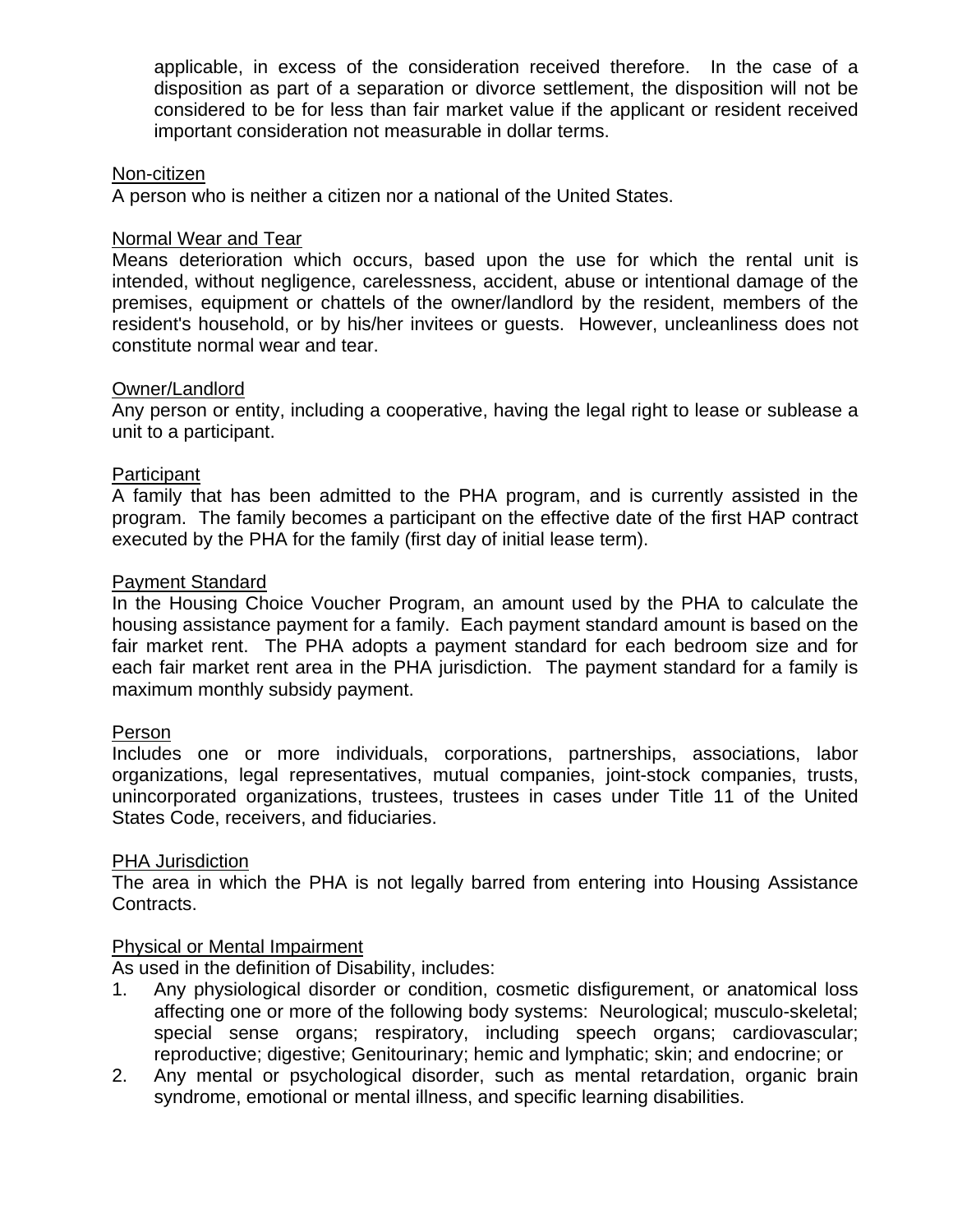The term "physical or mental impairment" includes, but is not limited to, such diseases and conditions as orthopedic, visual, speech and hearing impairments, cerebral palsy, autism, epilepsy, muscular dystrophy, multiple sclerosis, cancer, heart disease, diabetes, Human Immunodeficiency Virus infection, mental retardation, emotional illness, drug addiction (other than addiction caused by current, illegal use of a controlled substance) and alcoholism.

### **Portability**

Renting a dwelling unit with Housing Choice Voucher resident-based assistance outside the jurisdiction of the initial PHA.

### Preference Over Single Persons

An applicant that is a one- or two-persons elderly, disabled or displaced family, must be given a preference over an applicant that is a single person who is not an elderly, displaced person, or a person with disabilities.

### **Premises**

The building or complex in which the dwelling units is located, including common areas and grounds.

### Public Housing Agency (PHA)

Any State, county, municipality, or other governmental entity or public body (or agency or instrumentality thereof) that is authorized to engage in, or to assist in the development or operation of low-income housing.

### Public Use Areas

Interior or exterior rooms or spaces of a building that are made available to the general public. Public use may be provided at a building that is privately or publicly owned.

## Qualified Individual With Disabilities

- 1. With respect to employment, an individual with disabilities who, with reasonable accommodation, can perform the essential functions of the job in question; and
- 2. With respect to any non employment program or activity which requires a person to perform services or to achieve a level of accomplishment, an Individual With Disabilities who meets the essential eligibility requirements and who can achieve the purpose of the program or activity without modifications in the program or activity that the recipient can demonstrate would result in a fundamental alteration in its nature; or
- 3. With respect to any other non-employment program or activity, an Individual With Disabilities who meets the essential eligibility requirements for participation in, or receipt of benefits from, that program or activity.

Essential eligibility requirements include stated eligibility requirements, such as income, as well as other explicit or implicit requirements inherent in the nature of the program or activity, such as requirements that an occupant of multifamily housing be capable of meeting the recipient's selection criteria, and be capable of complying with all obligations of occupancy with or without supportive services provided by persons other than the recipient.

## Reasonable Accommodation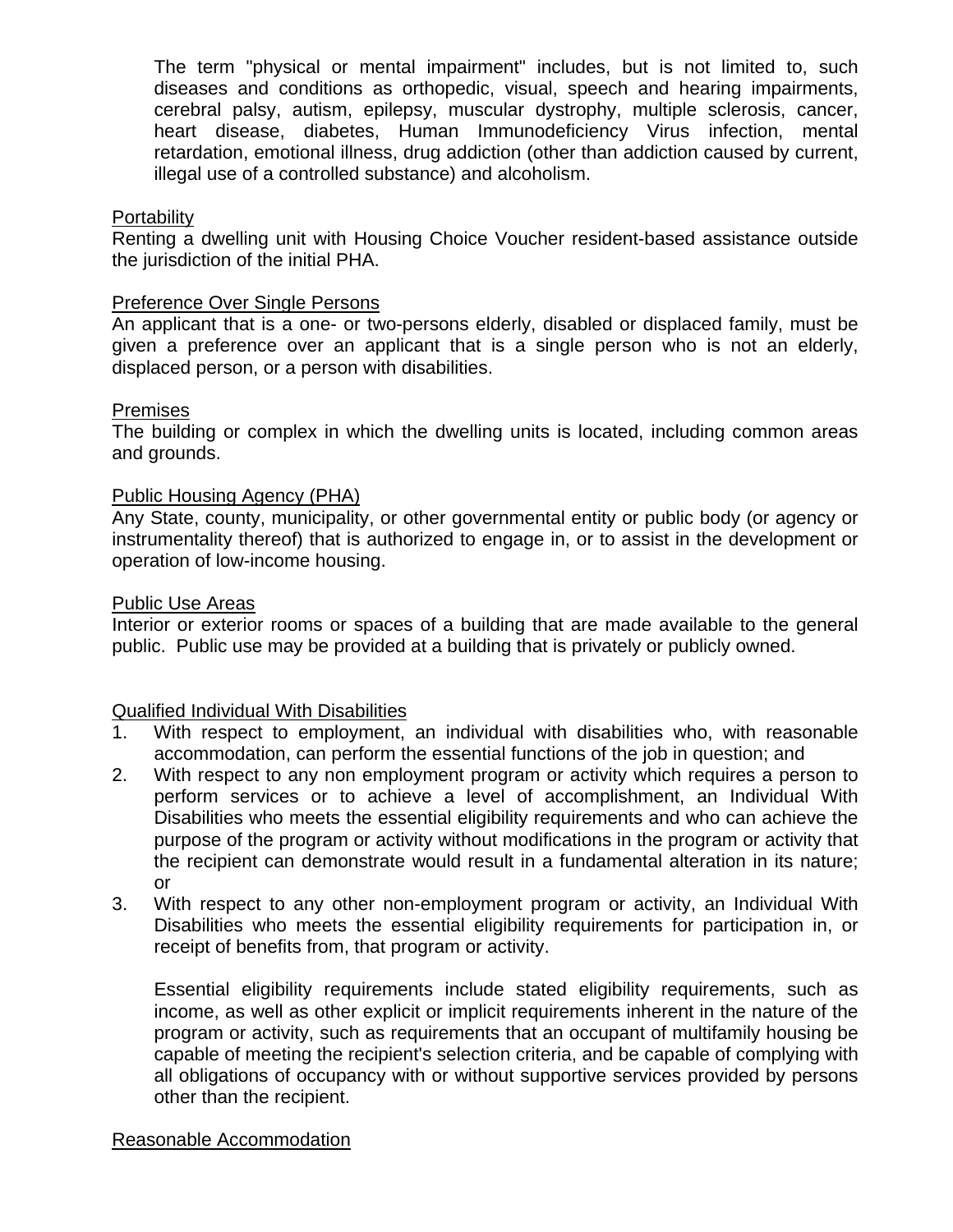Means making alterations or adaptation to provide access to otherwise qualified individuals with disabilities, in the use of the program and facilities, without causing undue hardship or substantially altering the program or activity.

## Reasonable Rent

A rent to owner/landlord that is not more than either:

- 1. Rent charged for comparable units in the private unassisted market; or
- 2. Rent charged by the owner/landlord for a comparable assisted or unassisted unit in the building or premises.

### Residency Preference 24 CFR Sec. 982.207

Eliminates the explicit requirement that PHA's seek HUD approval before establishing a residency preference (although the Housing Choice Voucher Administrative plan is a supporting document to the annual PHA Plan). PHA's may adopt a residency preference if the preference does not delay or deny admission to the program based on race, color ethnic origin, gender, religion, disability or age. Residency area must not be smaller than a county or municipality.

### Receiving PHA

In portability, a PHA that receives a family selected for participation in the tenant-based program of another PHA. The receiving PHA issues a voucher, and provides program assistance to the family.

### Regular Reexaminations

The PHA must reexamine the income and composition of all families at least once every twelve (12) months. The family is required to submit any certification, release, information or documentation that the Housing Authority or HUD has determined necessary.

The PHA will adjust the Total Tenant Payment and Housing Assistance Payment to reflect the changes in income and family composition.

### Related Lease Shared Housing

The type of Shared Housing in which the PHA enters into a single HAP Contract for two assisted Families residing in a Shared Housing unit.

### Rent to Owner/Landlord

The monthly rent payable to the owner/landlord under the lease. Rent to owner/landlord includes payment for any services, maintenance and utilities to be provided by the owner/landlord in accordance with the lease.

### Rental Voucher

A document issued by a PHA to a family selected for admission to the Housing Choice Voucher Program. The voucher describes the program, and the procedures for PHA approval of a unit selected by the family. The voucher also states the obligations of the family under the program.

### Resident

Means a person entitled, under a rental agreement, to occupy a dwelling unit in peaceful possession, to the exclusion of others, and includes the owner/landlord of a mobile home renting premises, other than a lot or parcel in a mobile home park, for use as a site for the location of the mobile home.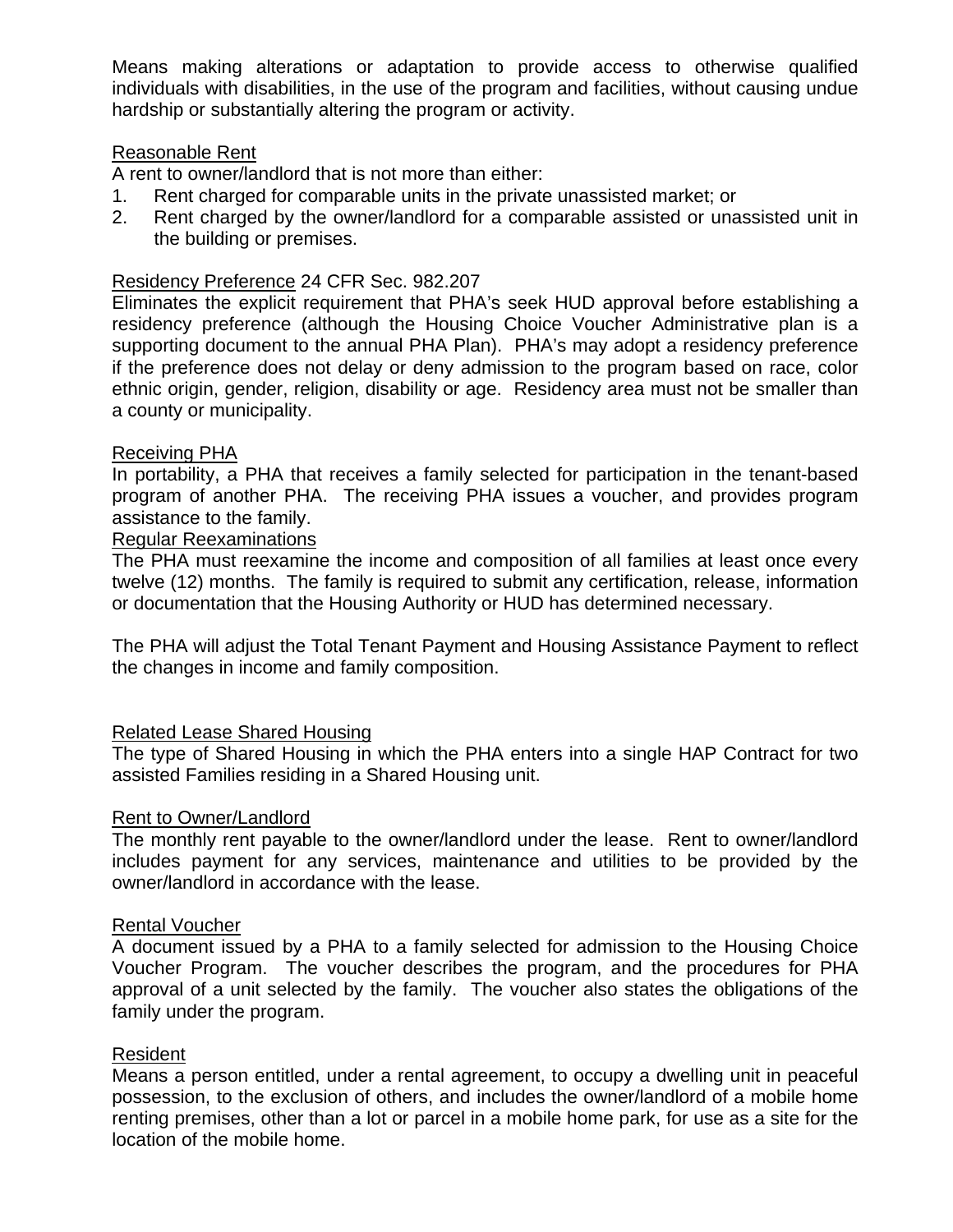## Responsible Entity

The person or entity responsible for administering the restrictions on providing assistance to Non-citizens with ineligible immigration status:

- 1. For the Housing Choice Voucher Rental Housing Voucher and the Housing Choice Voucher Moderate Rehabilitation programs, the housing authority (PHA) administering the program under an ACC with HUD;
- 2. For all other Housing Choice Voucher programs, the owner/landlord.

## Section 214

Section 214 of the Housing and Community Development Act of 1980, as amended (42 U.S.C. 1436a). Section 214 restricts HUD from making financial assistance available for non-citizen unless they meet one of the categories of eligible immigration status specified in Section 214. See also paragraph 1-2, Authority.

## Section 214 Covered Programs

Programs to which the restrictions imposed by Section 214 apply are programs that make available financial assistance pursuant to the United States Housing Act of 1937 (42 U.S.C. 1437-1440), Section 235 or Section 236 of the National Housing Act (12 U.S.C. 1715z-1) and Section 101 of the Housing and Urban Development Act of 1065 (12 U.S.C. 1701s).

## Section 504

Section 504 of the Rehabilitation Act of 1973, as amended, 29 U.S.C. 794, as it applies to programs or activities receiving Federal financial assistance.

### Setup Charges

Charges payable by an Assisted Family for assembling, skirting and anchoring the mobile home unit.

## Sex-Offender

HUD determines a sex-offender to be someone who is required to be registered in a AState life-time sexual offender registry.

### Single Family Residence

Means a structure maintained and used as a single dwelling unit. Notwithstanding that a dwelling unit shares one or more walls with another dwelling unit, it is a single family residence if it has direct access to a street or thoroughfare and does not share heating facilities, hot water equipment, nor any other essential facility or service with any other dwelling unit.

### Single Person

A person who lives alone, or intends to live alone, and who does not qualify as an Elderly Family, a Displaced Person, or the Remaining Member of a Resident Family.

## Single Room Occupancy Housing

A unit which contains no sanitary facilities or food preparation facilities, or which contains one but not both types of facilities (as those facilities are defined in 24 CFR 882.109(a) and (b) and which is suitable for occupancy by a single eligible individual capable of independent living. The unit is located within a multifamily structure consisting of more than 12 units.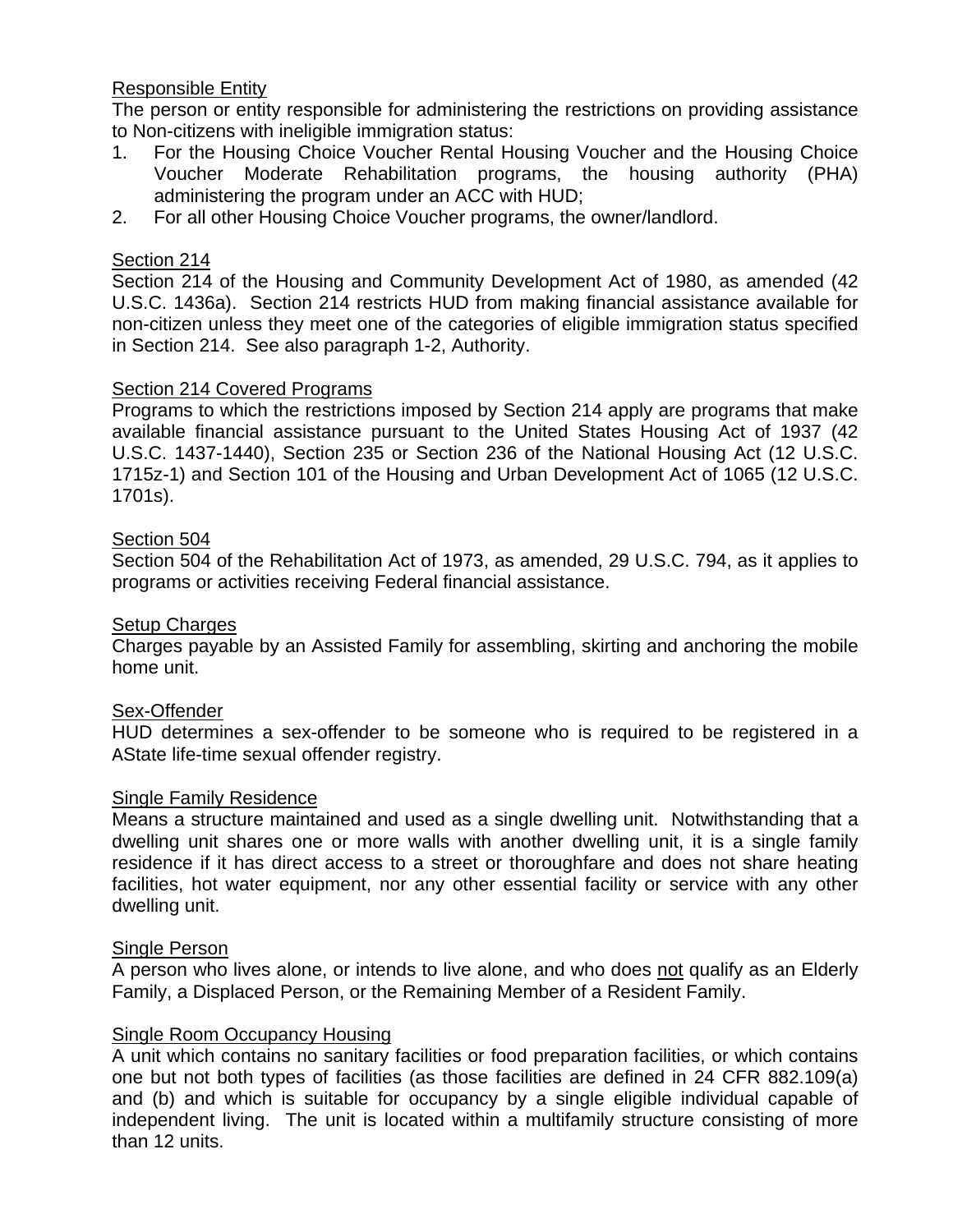## Social Security Number

The number that is assigned to a person by the Social Security Administration of the Department of Health and Human Services, and that identifies the record of the person's earnings that are reported to the Administration.

The Social Security Number has nine digits separated by hyphens, as follows: 000-00- 0000. It does not include a number with a letter as a suffix that is used to identify an auxiliary beneficiary under the Social Security System.

### Special Admission

Admission of an applicant that is not on the PHA waiting list, or without considering the applicant's waiting list position.

Special Reexaminations

See Interim Reexaminations.

### Spouse

Means the husband or wife of the head of the household.

Spouse refers to the marriage partner, either a husband or wife, who is someone you need to divorce in order to dissolve the relationship. It includes the partner in a common law marriage. It does not cover boyfriends, girlfriends, significant others, or Aco-head. ACo-head is a term recognized by some HUD programs, but not be public and Indian housing programs. This definition applies to Restrictions on Assistance to Non-citizen.

### **State**

Any of the several States of the United States of America, the District of Columbia, the Commonwealth of Puerto Rico, the territories and possessions of the United States, the Trust Territory of the Pacific Islands, and Indian tribes.

## **Stalking**

The term 'stalking' means engaging in a course of conduct directed at a specific person that would cause a reasonable person to fear for his or her safety or the safety of others; or suffer substantial emotional distress.

Stalking may include to follow, pursue, or repeatedly commit acts with the intent to kill, injure, harass, or intimidate another person; and/or to place under surveillance with the intent to kill, injure, harass, or intimidate another person; in the course of, or as a result of, such following, pursuit, surveillance, or repeatedly committed acts, to place a person in reasonable fear of the death of, or serious bodily harm to: (i) that person; (ii) a member of the immediate family of that person; or (iii) the spouse or intimate partner of that person. Immediate family member means , with respect to a person- - a spouse, parent, brother or sister, or child of that person, or an individual to whom that person stands in loco parentis; or any other person living in the household of that person and related to that person by blood and marriage.

## **Statement of Family Responsibility**

An agreement, in the form prescribed by HUD, between the PHA and a Family to be assisted under the Program, stating the obligations and responsibilities of the two parties.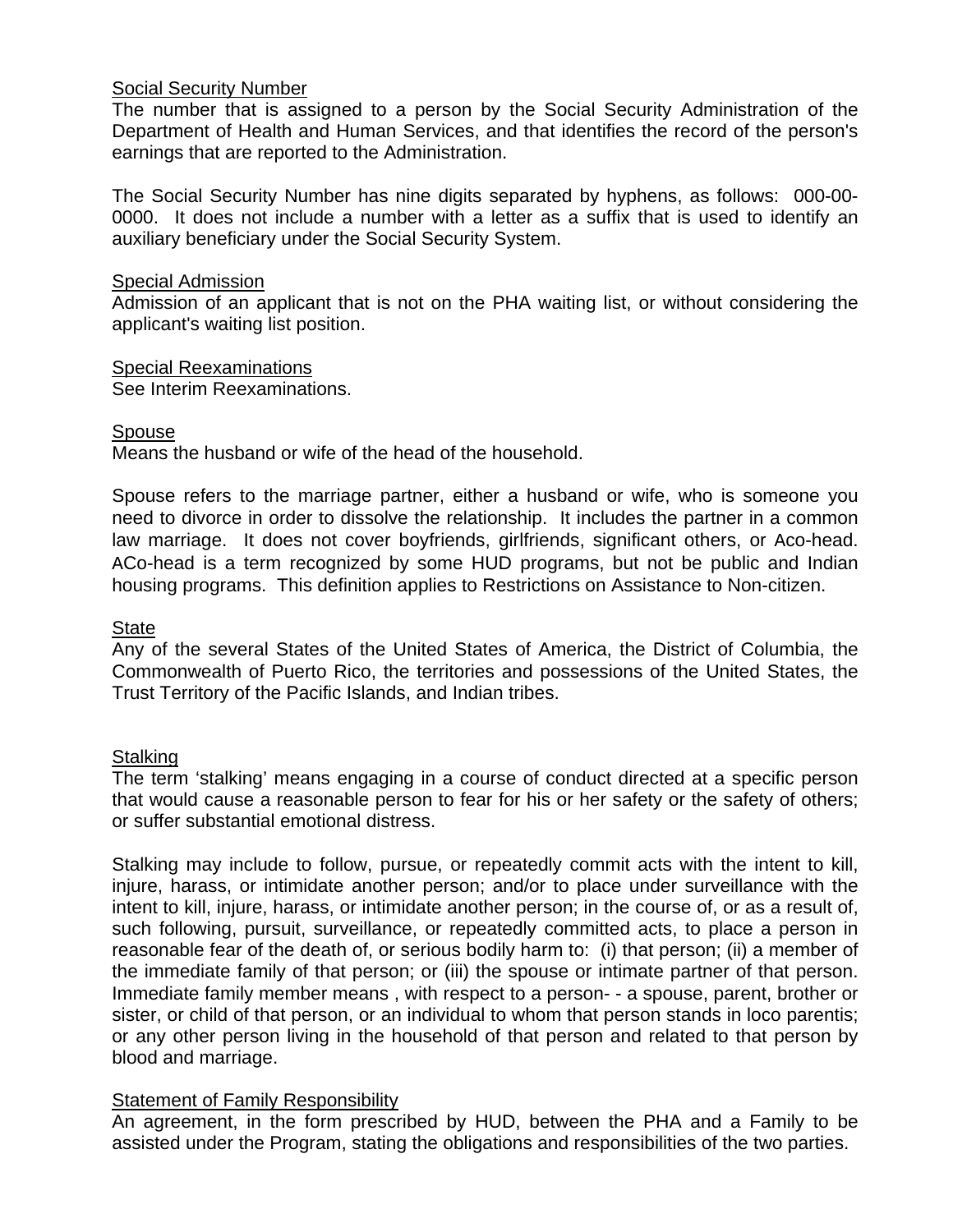## Subsidy Standards

Standards established by a PHA to determine the appropriate number of bedrooms and amount of subsidy for families of different sizes and compositions (see definition of Afamily unit size).

## **Suspension**

Stopping the clock on the term of a family's voucher for such period as determined by the PHA, from the time when the family submits a request for PHA approval to lease a unit, until the time when the PHA approves or denies the request.

## Temporary Deferral

Temporary deferral of termination of assistance is granted, the deferral period shall be for an initial period not to exceed six (6) months. The initial period may be renewed for additional periods of six (6) months, but the aggregate deferral period for deferrals provided after November 29, 1996 shall not exceed a period of eighteen (18) months. The aggregate deferral period for deferrals granted prior to November 29, 1996 shall not exceed three (3) years. These time periods do not apply to a family that includes a refugee under section 207 of the Immigration and Nationality Act or an individual seeking asylum under section 208 of that Act.

## **Tenant**

The person or persons (other than a live-in aide) who executed the lease as lessee of the dwelling unit.

### Tenant-Based

Rental assistance that is not attached to the structure.

## Tenant Rent

In the Housing Choice Voucher Program, the portion of the rent to the owner paid by the family. It is calculated by subtracting the amount of the housing assistance payment to the owner from the rent to owner.

## Term

Means the period of occupancy specified in the rental agreement.

## Total Tenant Payment

Total Tenant Payment for families whose initial lease is effective on or after August 1, 1982.

Total tenant payment is the amount calculated under section 3(a)(1) of the 1937 Act (42 U.S.C. 1437a(a)(1)). Total Tenant Payment shall be the highest of the following, rounded to the nearest dollar:

- 1. 30 percent of Monthly Adjusted Income;
- 2. 10 percent of Monthly Income; or
- 3. If the family's welfare assistance is ratably reduced from the standard of need by applying a percentage, the amount calculated under paragraph (C) of section 3(a)(1) of the 1937 Act (42 U.S.C. 1437a(a)(1)(C)) shall be the amount resulting from one application of the percentage.
- 4. A minimum amount of tenant rent as defined by the housing agency up to *\$50.00.*

## U.S. Citizenship and Immigration Services (CIS)

Formerly the U.S. Immigration and Naturalization Service (INS).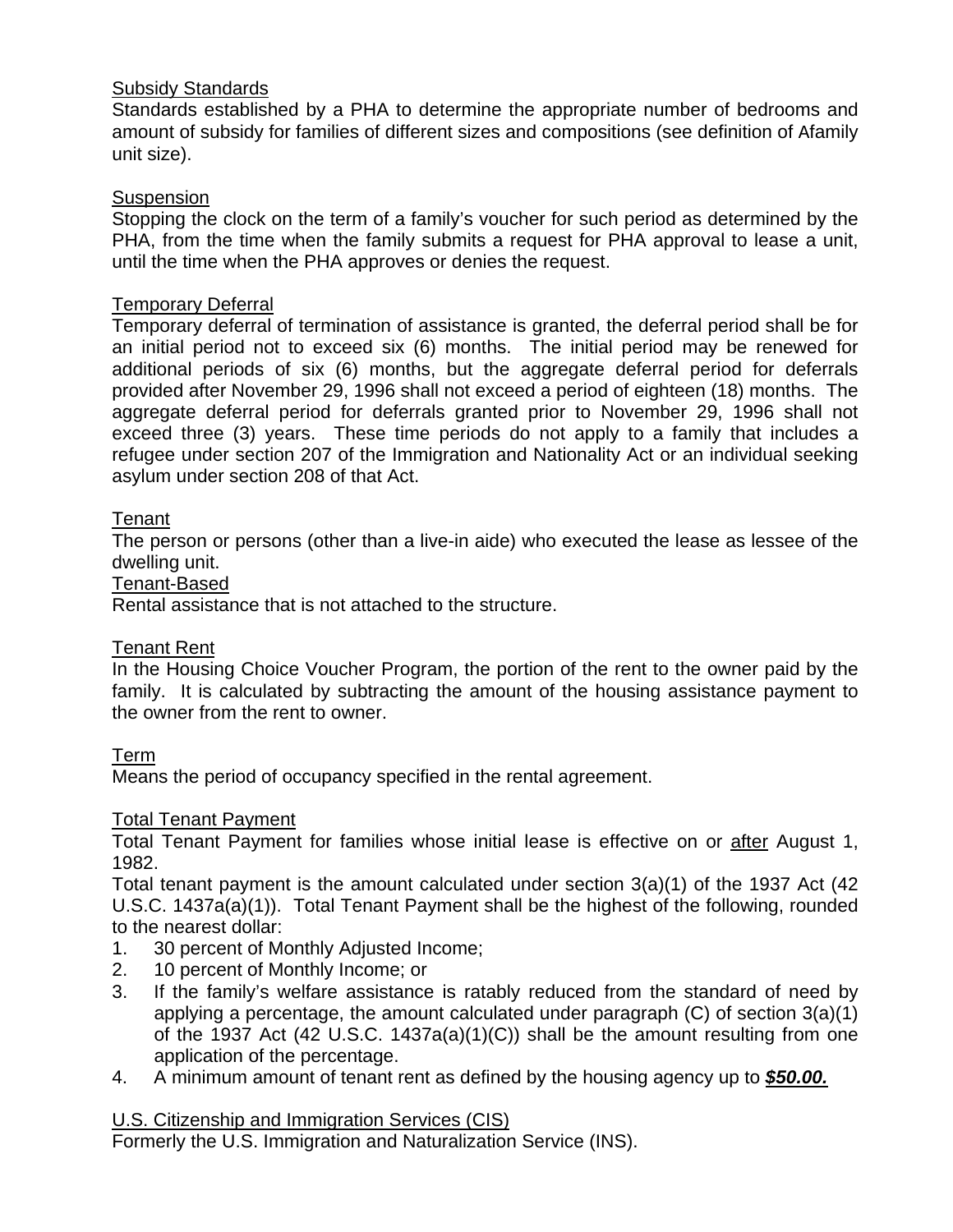### Utility Allowance

If the cost of utilities (except telephone) and other housing services for an assisted unit is not included in the Contract Rent, but is the responsibility of the Family occupying the unit, an amount equal to the estimate made or approved by the PHA or HUD under applicable sections of HUD regulations of the monthly costs of a reasonable consumption of such utilities and other services for the unit by an energy-conservative household of modest circumstances, consistent with the requirements of a safe, sanitary, and healthful living environment.

# Utility Allowance Reimbursement Payment

See Utility Reimbursement.

### Utility Hook Up Charges

Costs payable by an Assisted Family for connecting its Manufactured Home to utilities such as water, gas, electrical and sewer lines.

### Utility Reimbursement Payment

In the Housing Choice Voucher Program the portion of the housing assistance payment that exceeds the amount of rent to the owner. May also be referred to as Utility Allowance Reimbursement Payment.

### Very Low-Income Family

- 1. A low-income family whose annual income does not exceed 50 percent of the median income for the area, as determined by HUD, with adjustments for smaller and larger families.
- 2. HUD may establish income limits higher or lower than 50 percent of the median income for the area, on the basis of its finding that such variations are necessary because of unusually high or low family incomes.

## Veteran

- 1. Means any person honorably discharged from the Armed Forces of the United States, who served in, but not limited to, World War I, between April 6, 1917, and November 11, 1918, both dates inclusive; or in World War II, on or after December 7, 1941, until final cessation of all hostilities; or in the Korean Conflict; Lebanon Crisis; Berlin Crisis; the Congo; the Dominican Republic, and Vietnam.
- 2. "Veteran" does not include a person enlisted and accepted for active training only for a period of six (6) months or less.

## Violent Criminal Activity

Any illegal criminal activity that has as one of its elements the use, attempted use, or threatened use of physical force against the person or property of another.

### Voucher (rental voucher)

A document issued by a PHA to a family selected for admission to the Housing Choice Voucher Program. The voucher describes the program, and the procedures for PHA approval of a unit selected by the family. The voucher also states the obligations of the family under the Housing Choice Voucher Program.

### Waiting List Admission

An admission from the PHA waiting list.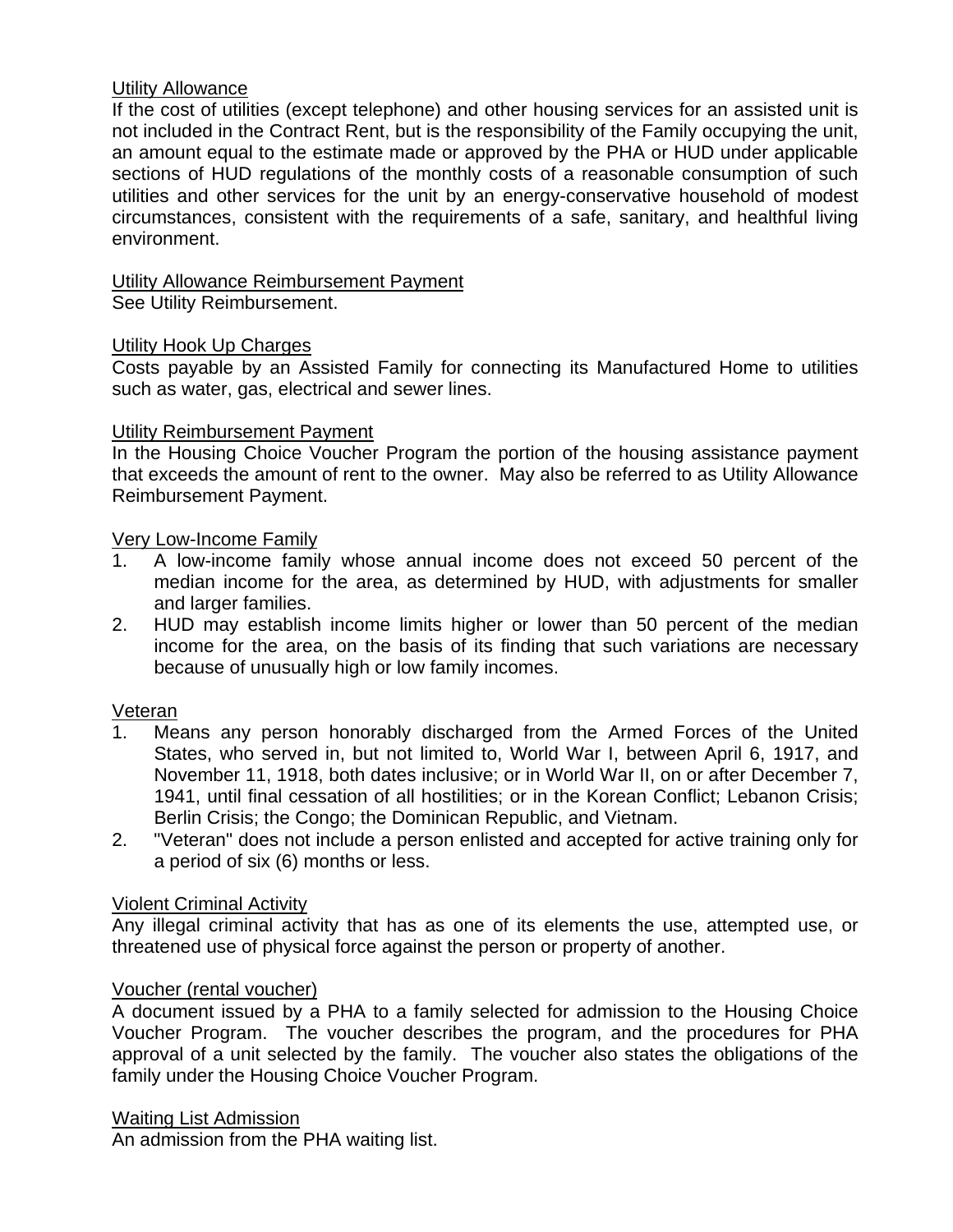### Welfare Assistance

Welfare or other payments to families or individuals, based on need, that are made under programs funded, separately or jointly, by Federal, State or local governments.

### Welfare-to-Work

Families assisted by a PHA with Voucher funding awarded to the PHA under the HUD Welfare-to-Work Voucher Program.

Z:\2007\Authority Plans & Policies\Consortium Partners\Mendocino County (Ukiah, CA)\Authority Policies\Current Plans\Housing Choice Voucher Adm Plan\Mendocino Co. (Ukiah, CA) Housing Choice Voucher Adm Plan (PHA to CDC) Nov 2006.doc